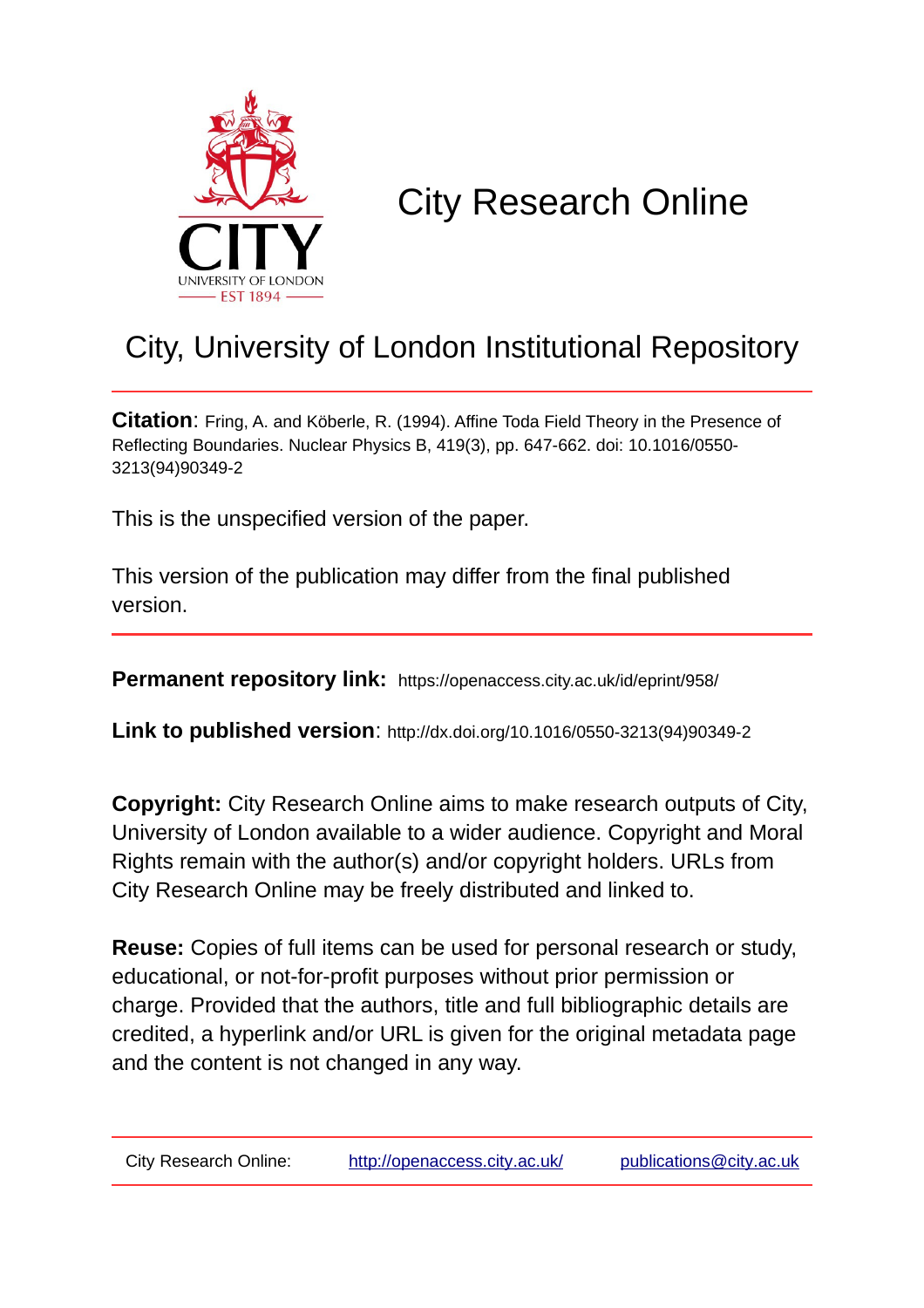

## [City Research Online](http://openaccess.city.ac.uk/)

**Original citation**: Fring, A & Köberle, R (0024). Affine Toda Field Theory in the Presence of Reflecting Boundaries. Nucl.Phys. B419 (1994) 647-664, doi: 10.1016/0550-3213(94)90349-2 <http://dx.doi.org/10.1016/0550-3213(94)90349-2>

**Permanent City Research Online URL**: http://openaccess.city.ac.uk/958/

#### **Copyright & reuse**

City University London has developed City Research Online so that its users may access the research outputs of City University London's staff. Copyright © and Moral Rights for this paper are retained by the individual author(s) and/ or other copyright holders. Users may download and/ or print one copy of any article(s) in City Research Online to facilitate their private study or for noncommercial research. Users may not engage in further distribution of the material or use it for any profit-making activities or any commercial gain. All material in City Research Online is checked for eligibility for copyright before being made available in the live archive. URLs from City Research Online may be freely distributed and linked to from other web pages.

#### **Versions of research**

The version in City Research Online may differ from the final published version. Users are advised to check the Permanent City Research Online URL above for the status of the paper.

#### **Enquiries**

If you have any enquiries about any aspect of City Research Online, or if you wish to make contact with the author(s) of this paper, please email the team at [publications@city.ac.uk.](mailto:publications@city.ac.uk)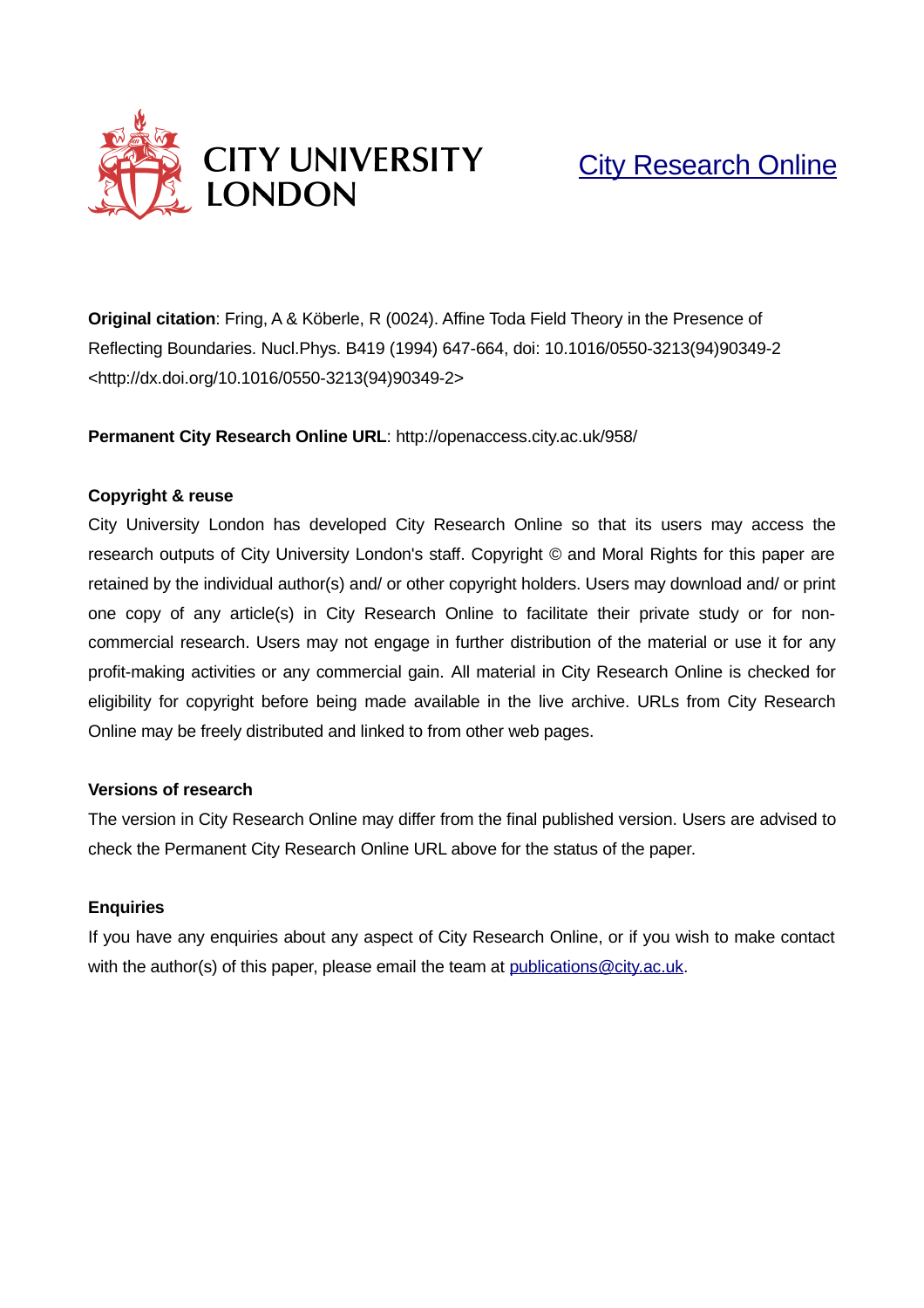### Affine Toda Field Theory in the Presence of Reflecting Boundaries

Andreas Fring<sup>∗</sup> and Roland Köberle<sup>†‡</sup>

*Universidade de S˜ao Paulo, Caixa Postal 369, CEP 13560 S˜ao Carlos-SP, Brasil*

#### Abstract

We show that the "boundary crossing-unitarity equation" recently proposed by Ghoshal and Zamolodchikov is a consequence of the boundary bootstrap equation for the S-matrix and the wall-bootstrap equation. We solve this set of equations for all affine Toda theories related to simply laced Lie algebras, obtaining explicit formulas for the W-matrix which encodes the scattering of a particle with the boundary in the ground state. For each theory there are two solutions to these equations, related by CDD-ambiguities, each giving rise to different kind of physics.

August 1993

<sup>\*</sup> Supported by FAPESP - Brasil. Address after  $1^{st}$  of October 1993: Department of Physics, Univ ersity College of Swansea. Swansea SA2 8PP, UK.

<sup>†</sup> Supported in part by CNPq-Brasil.

<sup>‡</sup> FRING@BR.ANSP.USP.IFQSC and ROLAND@IFQSC.ANSP.BR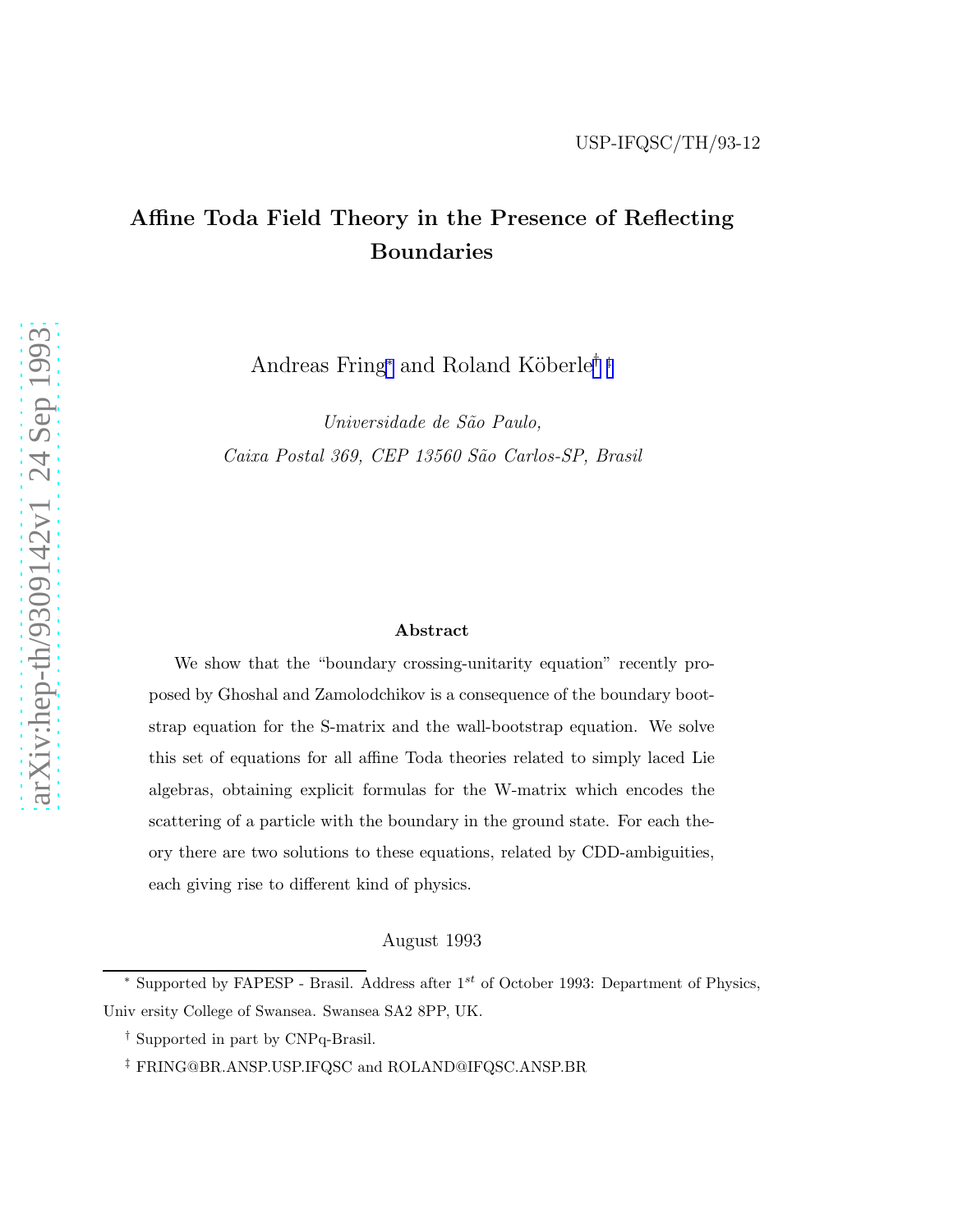### 1 Introduction

The central element in a quantum field theory, on-shell, is its scattering matrix, which relates the asymptotic in- and out states. As shown in the seminal paper by Zamolodchikov and Zamolodchikov $[1]$  $[1]$  integrable field theories in  $1+1$  dimensions posses an n-particle S-matrix, which factorises into 2-particle S-matrices, which can then be determined exactly.

Several problems in quantum mechanics, like dissipative systems[\[2](#page-20-0)] can be understood as a quantum field theory in the presence of boundaries[[3](#page-20-0)]. In particular, one might get some more insight into the space of boundary states in open string theory[[4](#page-20-0)]. The general scheme of this approach was initiated by Cherednik [\[5](#page-20-0)], who studied the S-matrix describing the scattering of part icles off a wall. In particular the question of how to find and solve the factorisation (Yang-Baxter) equation in the presence of a reflecting wall has been answered. Recent research has added bootstrap[\[6\]](#page-20-0) and crossing/unitarity equations[[7\]](#page-20-0), whic h complete the set of equations necessary to compute the 2-particle S-matrix in a theory with boundaries.

For a theory to remain integrable the boundary conditions should maintain a suf ficient number of conservation laws. For example in conformal field theories [[8](#page-20-0)], integrability demands the boundary condi tions not to introduce any length scale. This allows conformal invariance to be imposed, requiring now momentum conservation parallel to the boundary to b e hold. As discussed in[[7\]](#page-20-0) a breaking of conformal invariance has to respect the conservation laws, selecting in this way *integrable* boundary condition s. Formally the integrals of motion are found to be generalizations of the Hamiltonian to higher spins

$$
H_s = \int_{-\infty}^0 dx \left( T_{s+1}^{\bar{z}\bar{z}} + T_{s-1}^{\bar{z}z} - T_{s+1}^{zz} - \bar{T}_{s-1}^{\bar{z}z} \right) + \phi_B(y) \tag{1.1}
$$

where the *boundary perturbation*  $\phi_B(y)$  denotes some local field. The quantities  $H_s$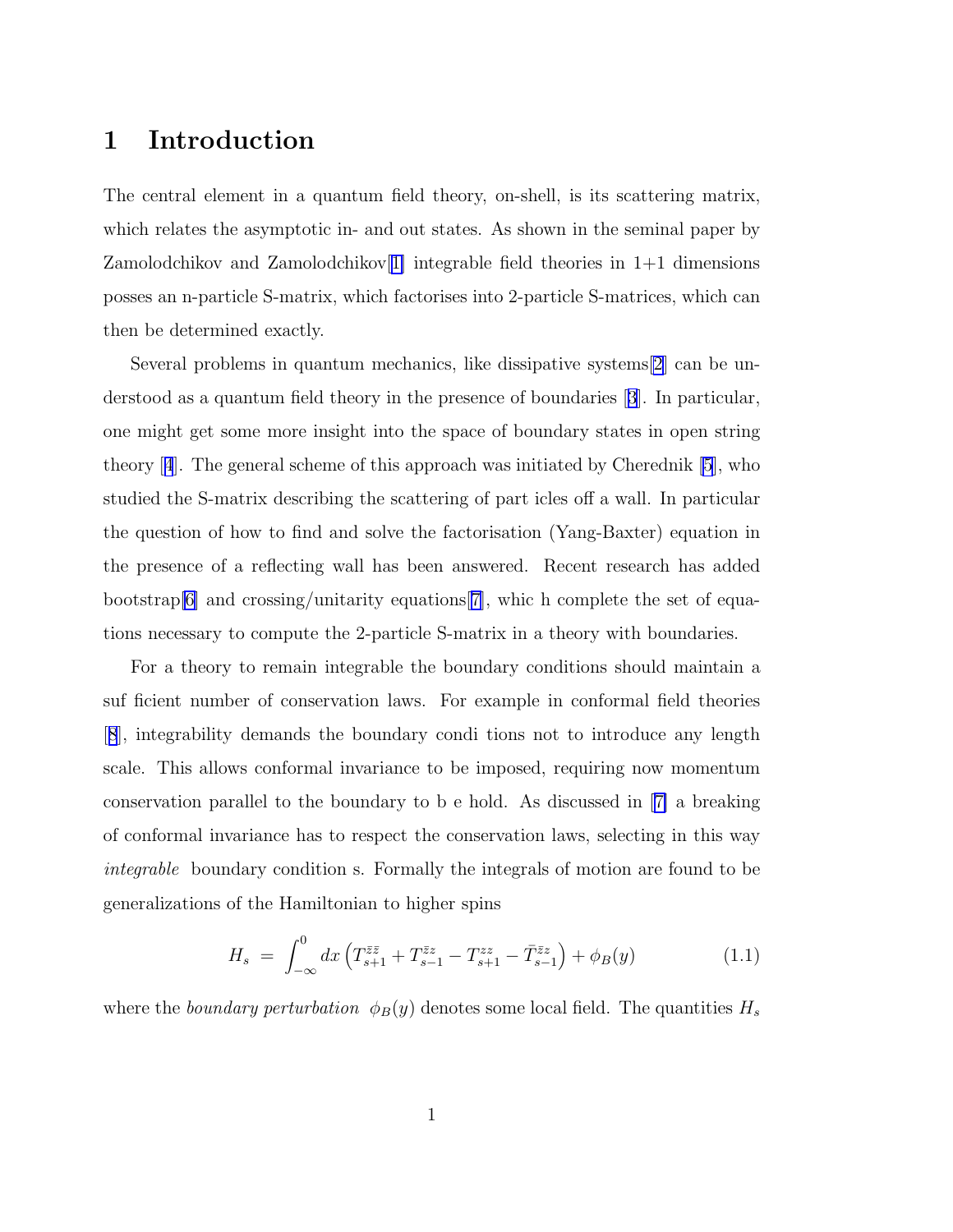<span id="page-4-0"></span>do not depend on y, if

$$
\frac{d\phi_B(y)}{dy} = T^{\bar{z}\bar{z}}_{s+1} + T^{\bar{z}z}_{s-1} - T^{zz}_{s+1} - \bar{T}^{\bar{z}z}_{s-1}|_{x=0} \quad . \tag{1.2}
$$

In the present paper we shall be concerned with affine Toda field theories (ATFTs) [[9](#page-21-0)] and we will assume the existe nce of such boundary conditions<sup>∗</sup> . ATFTs constitute an important example of completely integrable models, since they are explicit Lagrangian versions of integrable deformations of conformal field theories. The breaking of the conformal symmetry simply corresponds to an affinisation of the Lie algebra **g**, underlying the conformal invariant theory. Many other features can be expressed as well very neatly in terms of Lie algebraic quantities, which makes them interesting objects to study even from a purely mathematical point of view.

Our presentations falls into two main sections. In the following we review some of the features of the scattering matrix of ATFTs in order to establish our notation and to formulate the equations needed, in particular ([2.10](#page-7-0)). Section three is the central part of our manuscript. We derive a *pair-bootstrap* equation for the S-matrix and show that, together with the wall-bootstrap equation, t hey imply the boundary crossing-unitarity eqution. We then present the full set of constraining equations for the W-matrix, which encodes scattering due to the wall, and solve it for all simply laced ATFTs. Finally we state our conclusio ns.

#### 2 The S-matrix of Affine Toda Field Theory

In the original formulation by Cherednik[[5\]](#page-20-0) of a scattering theory which includes boundaries, a distinction is made between the scattering matrices encoding the process before or after some particles have hit the boundary. In general these matrices turn out to be different, but are related by some relatively simple relations [[5](#page-20-0), [10, 11, 12, 13, 14\]](#page-21-0). Assuming diagonality of all scattering matrices involved,

<sup>∗</sup>We hope to report elsewhere on a proper investigation of this question.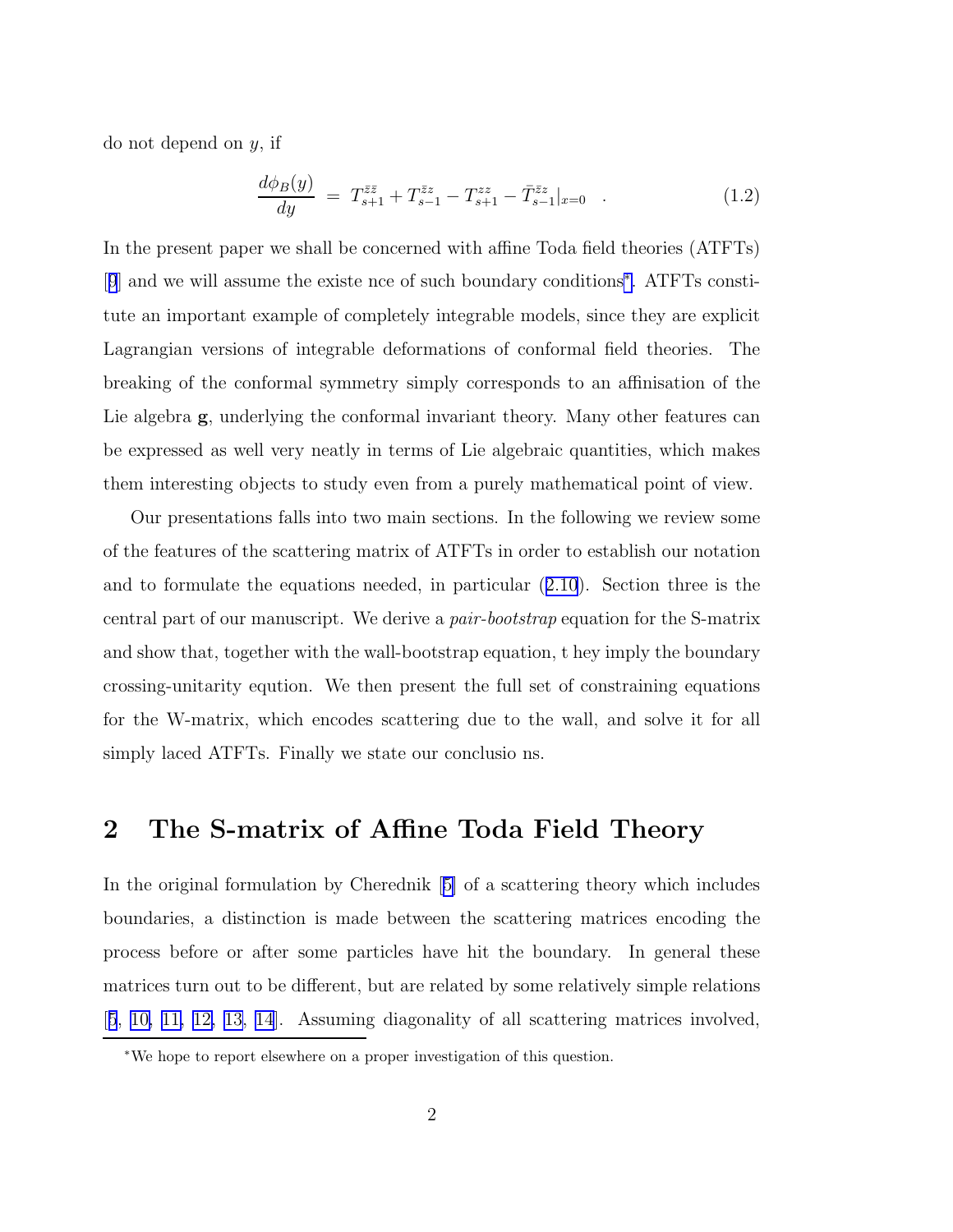<span id="page-5-0"></span>this distinction becomes obsolete[[6\]](#page-20-0) and one solely has to deal with one type of S-matrix. Presuming further the existence of some suitable boundary conditions, in the sense of ([1.2\)](#page-4-0), the theory will again be purely elastic. The S-matrix will then be the product of two factors: one encodes scattering off the boundary and the other coincides with the S-matrix in the absence of boundaries. It is this second factor, which we review in this section.

As the result of a sequence of investigations [\[15](#page-21-0), [16](#page-21-0), [17, 18](#page-22-0), [19](#page-22-0), [20](#page-22-0), [21, 22\]](#page-22-0) the S-matrix of affine Toda field theories related to simply laced Lie algebras has been foundto take on a very compact form  $[21, 22]$  $[21, 22]$  $[21, 22]$ <sup>†</sup>. Adopting the notation of  $[24, 22]$ it reads

$$
S_{ij}(\theta) = \prod_{q=a}^{b} \left\{ 2q - \frac{c(i) + c(j)}{2} \right\}_{\theta}^{-\lambda_i \cdot \sigma^q \gamma_j} \quad . \tag{2.3}
$$

Here  $\theta$  denotes the relative rapidities, where  $\theta_i$  parameterises as usual the momenta  $p_i = m_i(\cosh \theta_i, \sinh \theta_i)$ . The limits are taken to be  $a = \frac{c(i+1)}{2}$  $\frac{1}{2}$  and  $b =$  $\frac{h-1}{2}+\frac{c(i)+c(\bar{\imath})}{4}$  $\frac{+c(t)}{4}$ . { $\}$ <sup>*i*</sup> is a building block comprised out of sinh-functions, i.e.  $\{x\}$ <sup>*i*</sup> =  $[x]_{\theta}/[x]_{-\theta}, [x]_{\theta} = < x + 1 >_{\theta} < x - 1 >_{\theta} / < x + 1 - B >_{\theta} < x - 1 + B >_{\theta}$  and  $\langle x \rangle = \sinh \frac{1}{2} \left( \theta + \frac{i \pi x}{h} \right)$  $\left(\frac{\pi x}{h}\right)$ .  $B(\beta)$  is a real function between 0 and 2 incorporating the coupling constant dependence of the Lagrangian field theory, which is assumed to be real in the following. In finding the solution of functional equations it is useful to employ the following equivalent integral representation for each block

$$
\{x\}_{\theta} = \exp\left(\int_0^\infty \frac{dt}{t \sinh t} f_{x,B}(t) \sinh\frac{\theta t}{i\pi}\right) \tag{2.4}
$$

where

$$
f_{x,B}(t) = 8\sinh\frac{t}{2h}\sinh\frac{t}{h}\left(1 - \frac{B}{2}\right)\sinh t\left(1 - \frac{x}{h}\right). \tag{2.5}
$$

In each affine Toda theory related to a simple Lie algebra g there are  $r \equiv \text{rank}$ of g scalar fields, describing r particles, which can either be associated with a fundamental weight  $\lambda_i$  or a simple root  $\alpha_i$ . The map  $\sigma$ , emerging in the exponent of

<sup>†</sup> For the non-simply laced case several candidates exist for an S-matrix. Refer to[[23\]](#page-22-0) and references therein.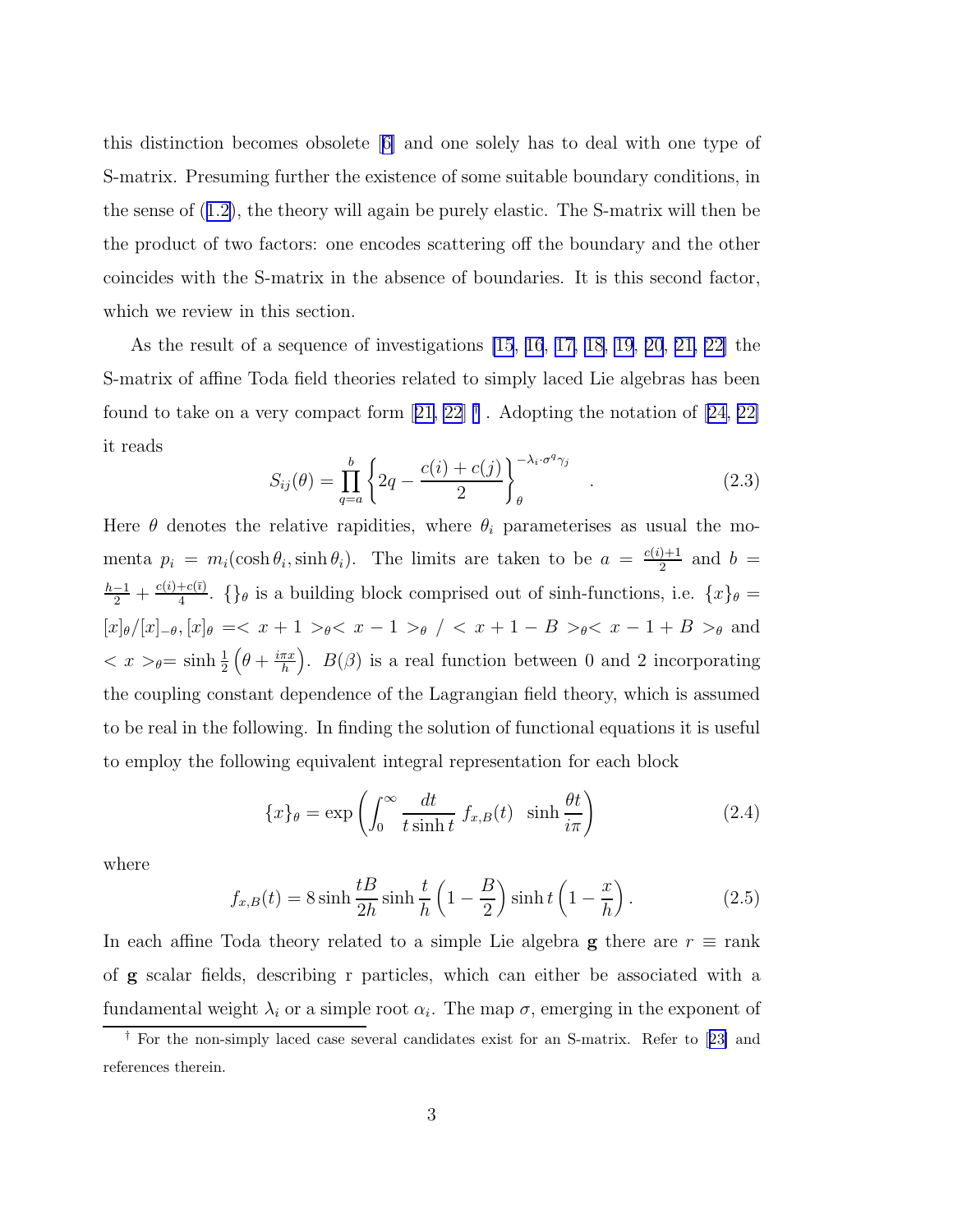<span id="page-6-0"></span>([2.3\)](#page-5-0), denotes the Coxeter element of the Weyl group, being a product of reflections in a complete set of simple roots. In order to define a "universal" element  $\sigma$ , that is an element which can be written in a general form, independent of what Lie algebra **g** one is concerned with, one associates signs  $+$  and  $-$  to the vertices of the Dynkin diagrams and defines a function  $c(i) = \pm 1$  which identifies them. Then the two elements  $\sigma_{\pm}$  of the Weyl group consisting of reflections related to simple roots associated with ±-signs can be used to define uniquely and unambiguously a particular Coxeter element  $\sigma := \sigma_-\sigma_+$  for any Lie algebra **g**. The Coxeter element splits all the roots into r disjoint orbits containing each h, being the Coxeter number, elements. The roots  $\gamma_i = c(i)\alpha_i$  lie all in distinct orbits  $\Omega_i$  [\[24](#page-22-0)] and one can therefore alternatively associate a whole orbit to a particle.

Itcan be shown [[22](#page-22-0)] that  $S_{ij}(\theta)$  ([2.3\)](#page-5-0) is a meromorphic function which satisfies the usual crossing and unitarity relations demanded from the two particle S-matrix

$$
S_{ij}(\theta)S_{ij}(-\theta) = 1 \quad \text{and} \quad S_{i\bar{j}}(\theta) = S_{ij}(i\pi - \theta) \quad . \tag{2.6}
$$

In the case the three point coupling  $C_{ijk}$  is non-zero,  $S_{ij}(\theta)$  will posses an odd order pole with positive residue due to the propagation of a bound state particle  $k$ . Then ([2.3\)](#page-5-0) satisfies the so-called bootstrap equation formulated originally in[[1\]](#page-20-0) in order to find constraining equations, which pose an equivalent to the Yang-Baxter equation [\[25](#page-22-0)] for diagonal S-matrices

$$
S_{li}(\theta + i\eta_i) S_{lj}(\theta + i\eta_j) S_{lk}(\theta + i\eta_k) = 1 . \qquad (2.7)
$$

Here the "fusing angles"  $\eta_t$ , for  $t = i, j, k$ , are given by  $\eta_t = -\frac{\pi}{h}$  $\frac{\pi}{h}\left(2\xi(t) + \frac{1-c(t)}{2}\right)$  and are related to the fusing rule, conjectured in[[21](#page-22-0)], which decides whether the coupling constant  $C_{ijk}$  is vanishing or not. It states that only if there exist equivalence classes of integers  $(\xi(i), \xi(j), \xi(k))$  and  $(\xi'(i), \xi'(j), \xi'(k))$  satisfying

$$
\sum_{t=i,j,k} \sigma^{\xi(t)} \gamma_t = 0 \quad \text{and} \quad \sum_{t=i,j,k} \sigma^{\xi'(t)} \gamma_t = 0 \quad , \tag{2.8}
$$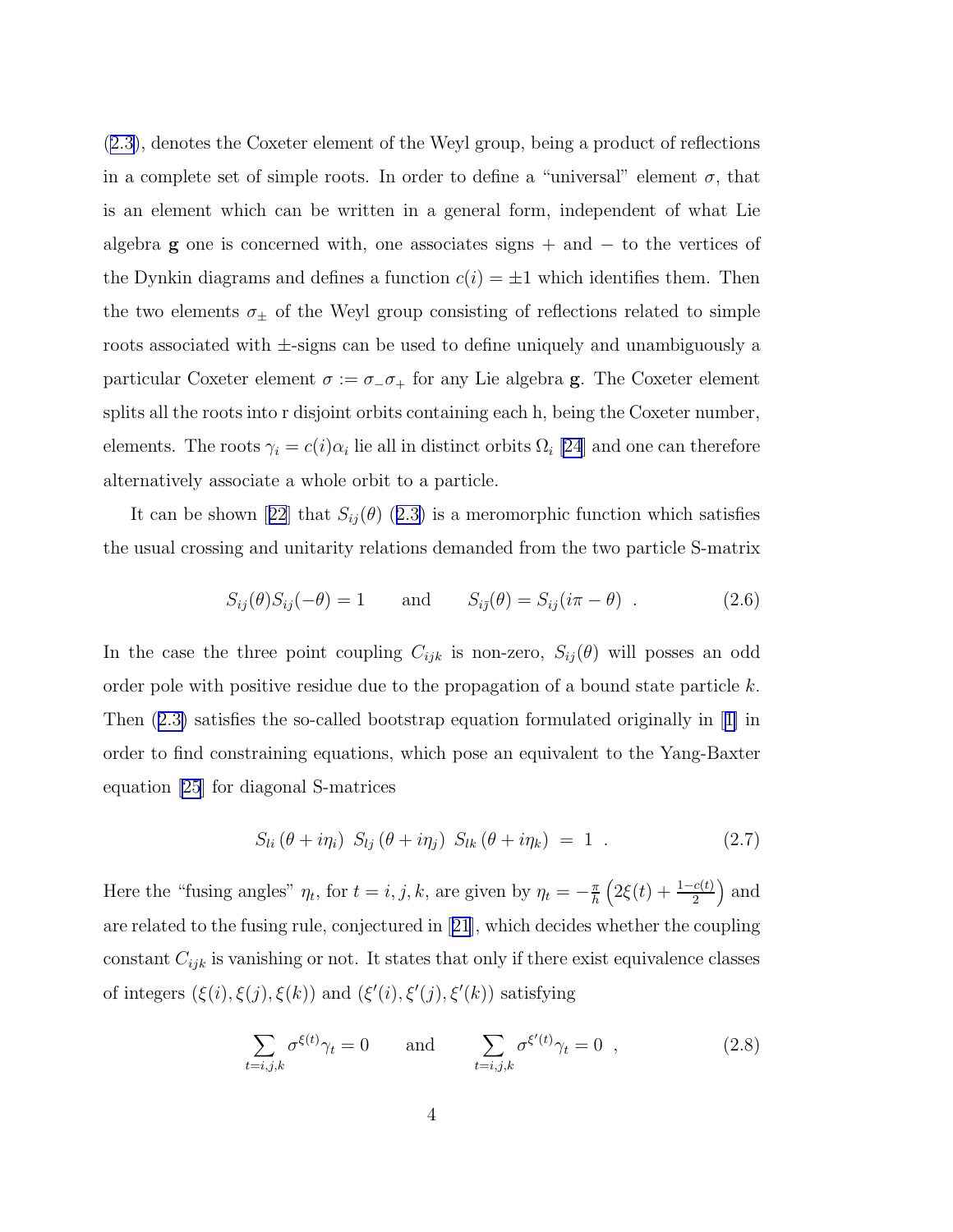<span id="page-7-0"></span>then the three-point coupling  $C_{ijk}$  will be non-zero. The two classes correspond to the only two inequivalent solutions which are related via  $\xi'(t) = -\xi(t) + \frac{c(t)-1}{2}$  [[22](#page-22-0)]. Classically this rule simply corresponds to the non-vanishing of the commutator involving two stepoperators of the Lie algebra  $g\left[E_{\sigma^{(\ell)}}\gamma_i, E_{\sigma^{(\ell)}}\gamma_j\right]$  [[24\]](#page-22-0), whereas quantum mechanically it becomes equivalent to the bootstrap equation [\(2.7](#page-6-0)).

Making use of the identity  $\gamma_i = (\sigma_- - \sigma_+) \lambda_i$  we can re-express ([2.8\)](#page-6-0) in terms of fundamental weights

$$
\sum_{t=i,j,k} \sigma^{-\xi'(t)} \lambda_t = 0 \quad \text{and} \quad \sum_{t=i,j,k} \sigma^{-\xi(t)} \lambda_t = 0 \tag{2.9}
$$

which will be of importance below.

Further we require a particular combination of the boostrap equations in the next section. Selecting the three equations in ([2.7\)](#page-6-0) for  $l = i, j, k$  and substituting them into each other we derive the *pair-bootst rap* equation

$$
S_{kk}(\theta + i2\eta_k) = S_{ii}(\theta + i2\eta_i) S_{jj}(\theta + i2\eta_j) S_{ij}^2(\theta + i\eta_i + i\eta_j) . \qquad (2.10)
$$

This means having a pair of two particles  $i$  and  $j$ , possessing rapidities which will give rise to a bound state, it will be equivalent to scattering either the two pairs of particles or the two bound states against each other. We depict this situation in figure 1.

This equation posses as well a geometrical formulation, in the same manner as ([2.7\)](#page-6-0) can be re-expressed geometrically in terms of ([2.8\)](#page-6-0) and (2.9).

To see this we consider

$$
S_{ii}(\theta + 2i\eta_i) = \prod_{q=1}^h \left\{ 2q - c(i) \right\}_{\theta + i2\eta_i}^{-\frac{1}{2}\lambda_i \cdot \sigma^q \gamma_i} = \prod_{q=1}^h \left( \frac{[2q - 4\xi(i) - 1]_{2\theta}}{[-2q - 4\xi(i) + 2c(i) - 1]_{2\theta}} \right)^{-\frac{1}{2}\lambda_i \cdot \sigma^q \gamma_i}
$$

where we have employed the relation  $\{x\}_{\theta+\frac{\pi iy}{h}} = \frac{[x+y]_{\theta}}{[y-x]_{\theta}}$  $\frac{[x+y]_\theta}{[y-x]_\theta}$ . Shifting now in the numerator and denominator by

$$
q \rightarrow q + 2\xi(i)
$$
 and  $q \rightarrow q - 2\xi(i) + c(i) - 1$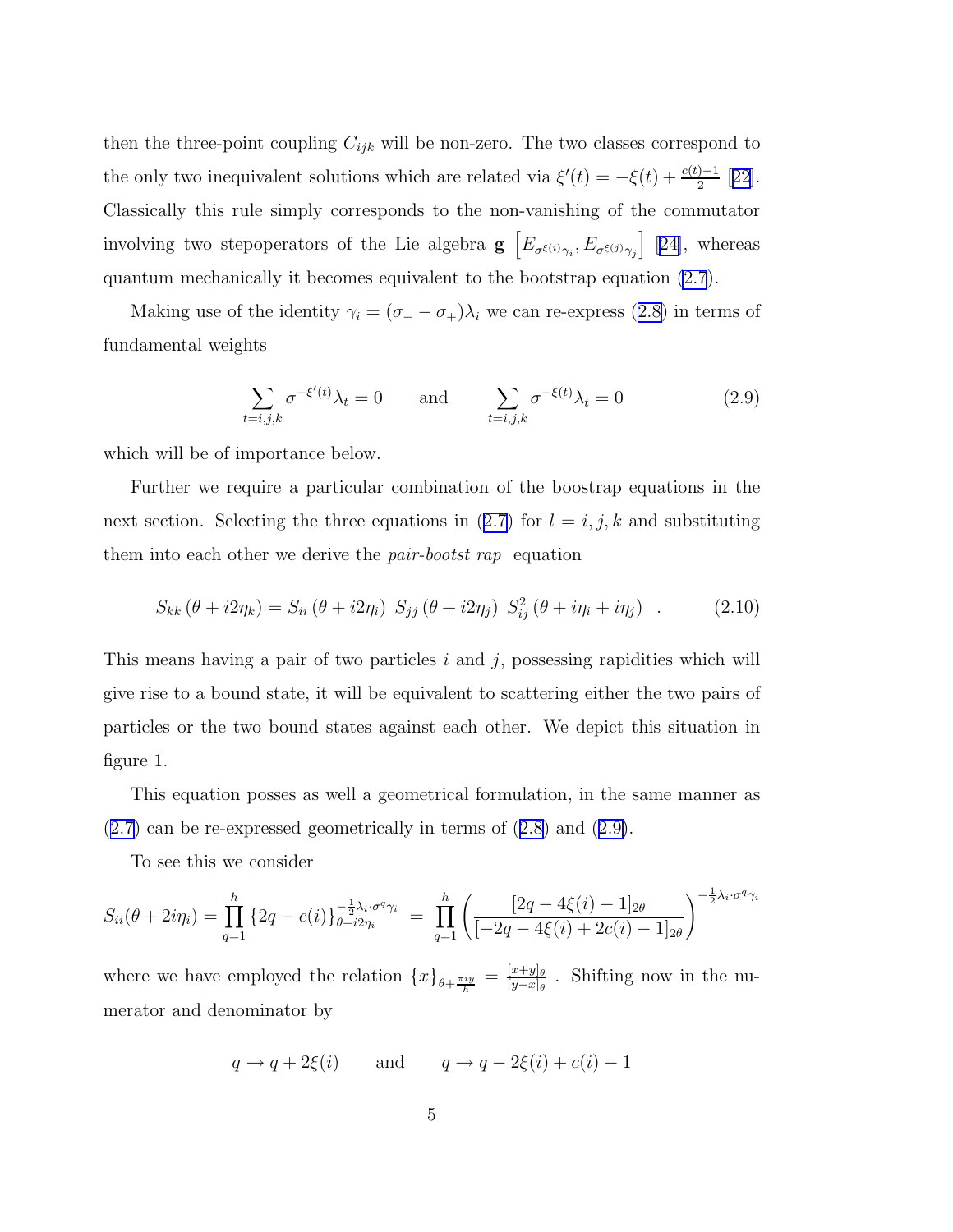<span id="page-8-0"></span>respectively, gives

$$
S_{ii}(\theta + 2i\eta_i) = \prod_{q=1}^{h} \frac{[2q-1]_{\theta}^{-\frac{1}{2}\lambda_i \cdot \sigma^{q+2\xi(i)}\gamma_i}}{[-2q+1]_{\theta}^{-\frac{1}{2}\lambda_i \cdot \sigma^{q+2\xi'(i)}\gamma_i}} .
$$
 (2.11)

Performing similar manipulations on the expression for the square of the S-matrix yields  $\frac{1}{2}$ 

$$
S_{ij}^{2}(\theta + i\eta_{i} + i\eta_{j}) = \prod_{q=1}^{h} \frac{[2q-1]_{\theta}^{-\lambda_{i} \cdot \sigma^{q+\xi(i)+\xi(j)}\gamma_{j}}}{[-2q+1]_{\theta}^{-\lambda_{i} \cdot \sigma^{q+\xi'(i)+\xi'(j)}\gamma_{j}}}.
$$
 (2.12)

Employing now the first equation in [\(2.8](#page-6-0)) and the second in [\(2.9](#page-7-0)) we derive the relation

$$
\lambda_i \cdot \sigma^{q+2\xi(i)} \gamma_i + \lambda_j \cdot \sigma^{q+2\xi(j)} \gamma_j + 2\lambda_i \cdot \sigma^{q+\xi(i)+\xi(j)} \gamma_j = \lambda_k \cdot \sigma^{q+2\xi(k)} \gamma_k \ . \tag{2.13}
$$

A similar equation can be obtained for the second solution for the fusing rule involving  $\xi'(t)$  instead of  $\xi(t)$ . Assembling now this results, that is multiplying the expression  $(2.11)$  for i and j with  $(2.12)$ , the power of the building blocks will take on half the left hand side of (2.13), such that ([2.10\)](#page-7-0) is satisfied.

Thescattering matrix exhibits the usual CDD-ambiguity [[26](#page-22-0)]  $S_{ij}(\theta) \rightarrow \psi_{ij}(\theta)$  $S_{ij}(\theta)$ , being determined only up to the factor  $\psi_{ij}(\theta)$ . Equations [\(2.6](#page-6-0)) will pose the following constraint on this function

$$
\psi_{ij}\left(\theta + \frac{i\pi}{2}\right)\psi_{i\bar{j}}\left(\theta - \frac{i\pi}{2}\right) = 1 \quad , \tag{2.14}
$$

which is solved by any function of the form

$$
\psi_{ij}(\theta) = \prod_{x} \frac{_{\theta} < h - x>_{\theta}}{_{-\theta} < h - x>_{-\theta}} \tag{2.15}
$$

Further restrictions come from the bootstrap equations

$$
\psi_{li}(\theta + i\eta_i) \psi_{lj}(\theta + i\eta_j) \psi_{lk}(\theta + i\eta_k) = 1 \qquad (2.16)
$$

such that the scattering matrix is fixed up to the function  $\psi_{ij}$ , which we require not to introduce new poles in the physical sheet, since these w ould have to participate in the bootstrap.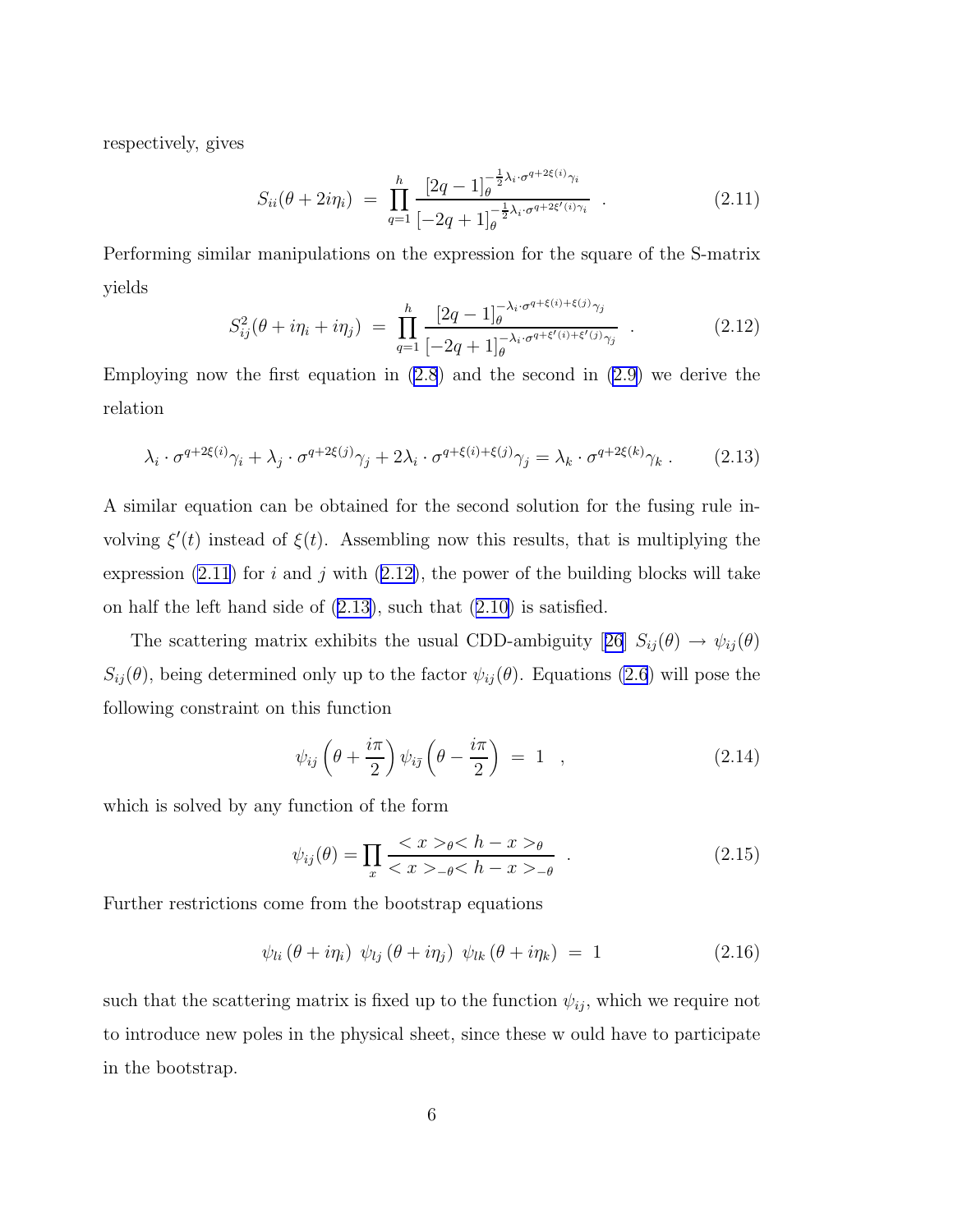<span id="page-9-0"></span>It should be noted that a scattering matrix can be thought of as resulting from the braiding of two operators  $Z_i(\theta)$  and  $Z_j(\theta)$ , associated to particle i and j, respectively, in the Zamolodchikov algebra [\[1](#page-20-0)]

$$
Z_i(\theta)Z_j(\theta) = S_{ij}(\theta)Z_j(\theta)Z_i(\theta)
$$
\n(2.17)

of which an explicit representation for the matrix ([2.3\)](#page-5-0) has been found in[[27](#page-22-0)]. Assuming the existence of some vacuum  $|0\rangle$  these operators can be used to construct the Hilbert space by successive action of  $Z_i^{\dagger}$  $i(\theta)$  on this state, that is the Hilbert space is spanned by the operators  $\prod^h$  $\prod\limits_{i=1}^n Z_i^\dagger$  $i(\theta)|0\rangle$ . Hence by interpreting the left hand side of (2.17) as an in-state and the two operators on the right hand side as an out-state, the S-matrix acquires its original sense as defining the superposition of out-states as in-states.

#### 3 The W-matrix of Affine Toda Field Theory

In the presence of reflecting boundaries the introduction of an additional matrix  $W_1^{1'...N'}(\theta)$ , which encodes the scattering of particles off the boundary, is required. We assume the existence of some conserved quantities such that this matrix factorises, into one-particle amplitudes  $W_i^{i'}$  $\mathbf{F}_i^{i'}(\theta)$ , in a similar fashion as the S-matrix. Furthermore we presume its diagonality, such that particle  $Z_i(\theta)$  does not change its quantum numbers while scattering from the wall, but solely reverses its momentum. Then extending the algebra (2.17) by an operator  $Z_w(0)$ , representing the wall, the one-particle reflection amplitude  $W_i(\theta)$  results from

$$
Z_i(\theta)Z_w(0) = W_i(\theta)Z_i(-\theta)Z_w(0) . \qquad (3.18)
$$

The operator  $Z_w(0)$  is thought to define the ground state of the Hilbert space in the presence of the boundary, i.e.  $|W\rangle := Z_w(0)|0\rangle$ , such that now the superposition of in-states in terms of out-states is governed by a product of S- and W-matrices.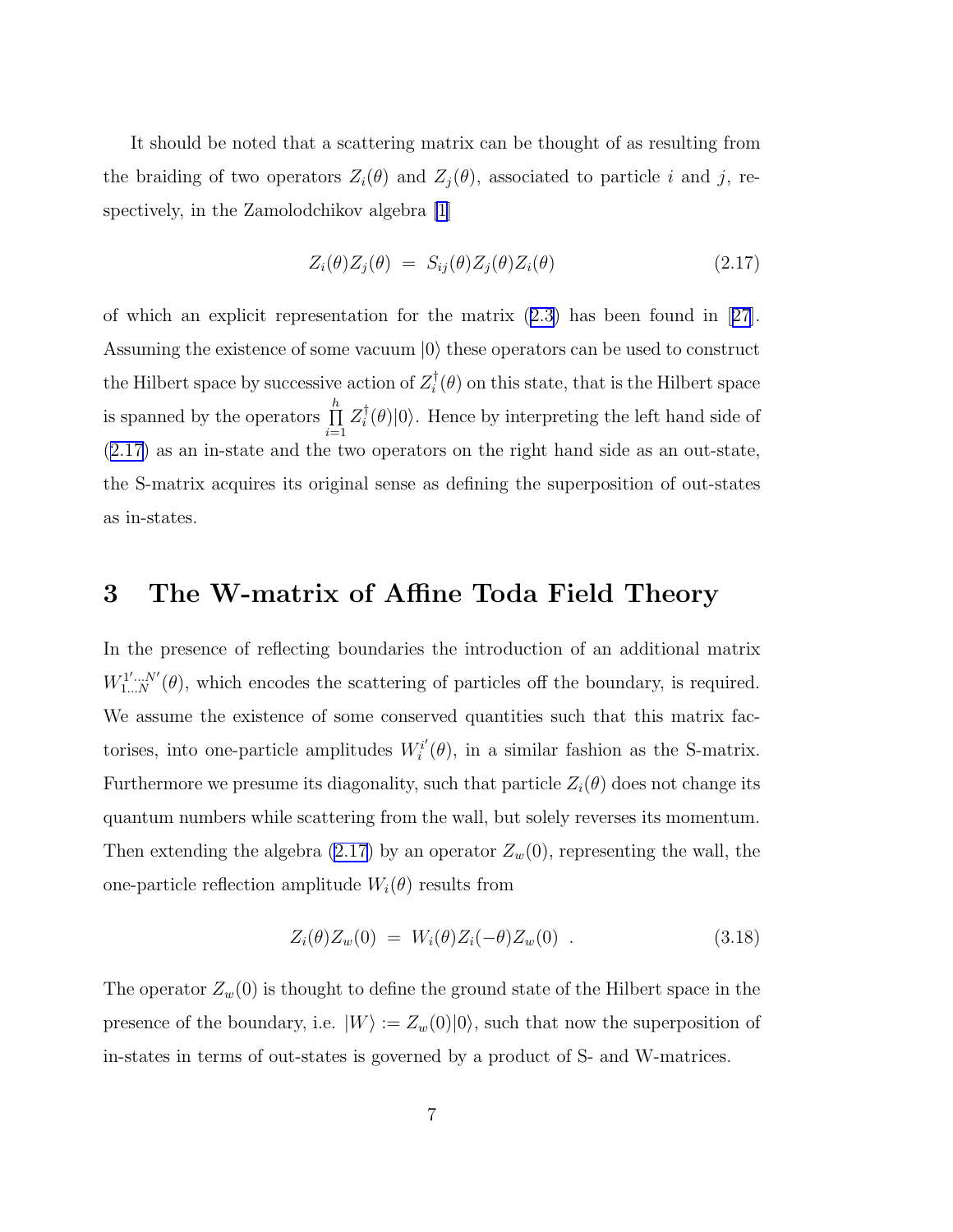<span id="page-10-0"></span>In analogy to a derivation of the first equation in ([2.6\)](#page-6-0), that is applying twice  $(2.17)$  $(2.17)$ , from its very definition  $(3.18)$  $(3.18)$ , the equivalent unitarity equation for  $W_i$ results to be

$$
W_i(\theta)W_i(-\theta) = 1 \t\t(3.19)
$$

As in the theory without boundaries, the associativity of the algebra [\(2.17\)](#page-9-0) gives rise to some factorization equations  $[5, 6]$ , which however for diagonal S-and Wmatrices contain no information. Instead we require the analogue to the bootstrap equation  $(2.7)$  $(2.7)$  in the presence of a reflecting boundary, which was derived in [\[6](#page-20-0)]. Relating again the fusing angles to the integer powers which occur in the fusing rule, this equation reads now

$$
W_k(\theta + i\eta_{\bar{k}}) = W_i(\theta + i\eta_i)W_j(\theta + i\eta_j)S_{ij}(2\theta + i\eta_i + i\eta_j) \tag{3.20}
$$

As was pointed out by Ghoshal and Zamolodchikov[[7\]](#page-20-0) the equivalent to the second equation in ([2.6\)](#page-6-0), namely the crossing relation, is far less obvious. We shall provide an alternative derivation of their crossing unitarity equation and demonstrating that in fact this equation is implied by the wall bootstrap equation. Shifting  $\theta$  by  $i\pi$  in (3.20) and subsequently multiplying the resulting equation by (3.20) yields

$$
W_k(\theta + i\eta_{\bar{k}})W_k(\theta + i\eta_{\bar{k}} + i\pi) = W_i(\theta + i\eta_i)W_i(\theta + i\eta_i + i\pi)W_j(\theta + i\eta_j)
$$
  

$$
\times W_j(\theta + i\eta_j + i\pi)S_{ij}^2(2\theta + i\eta_i + i\eta_j) .
$$

Comparision of this equation with ([2.10\)](#page-7-0) shows, that it is solved if

$$
W_i(\theta)W_{\bar{i}}(\theta + i\pi) = S_{ii}(2\theta) \tag{3.21}
$$

is true. This is precisely the "cross-unitarity equation" originally derived in [\[7](#page-20-0)], employing the fact that the same correlation f unction can be viewed in two ways related by interchanging space and time co ordinates.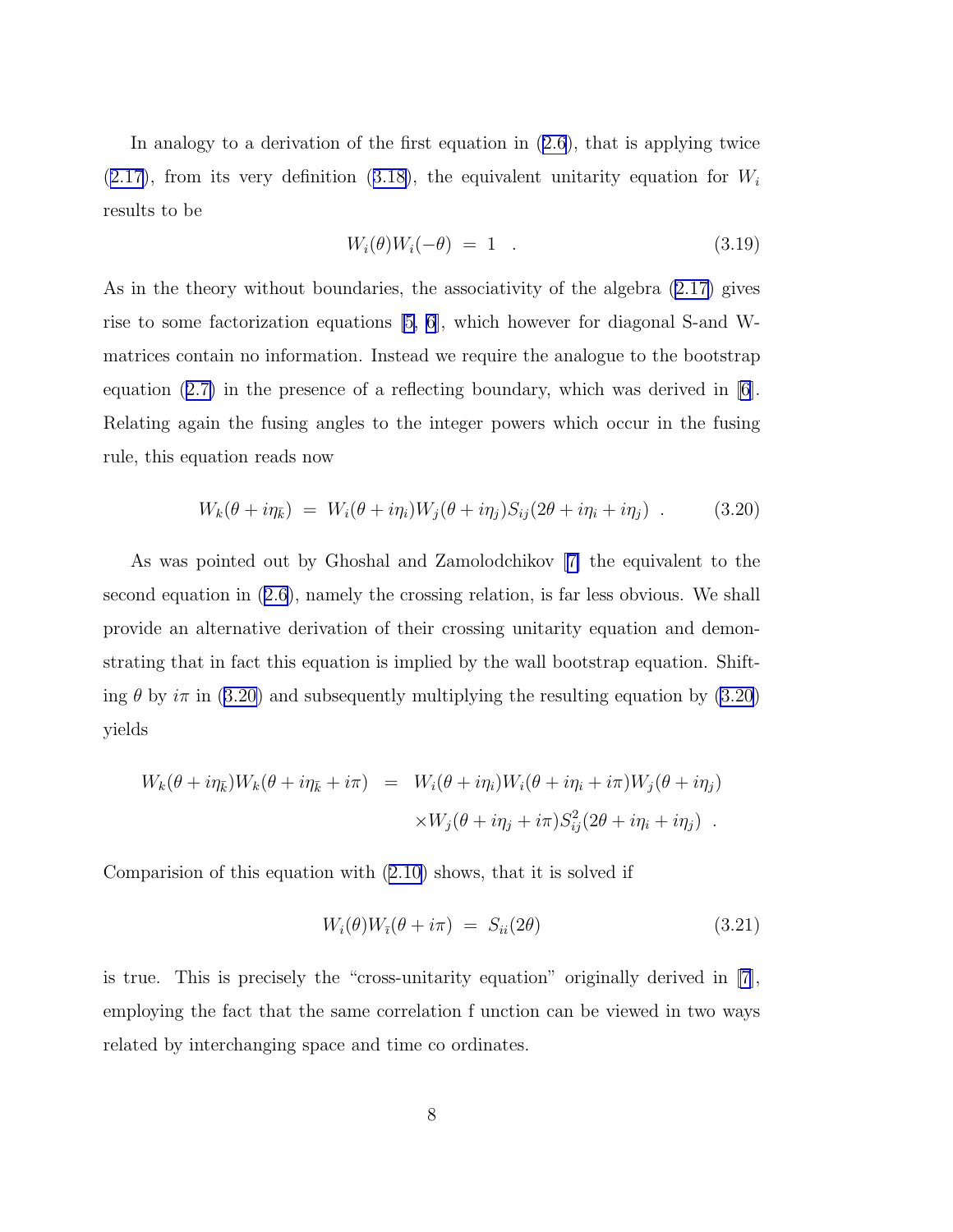<span id="page-11-0"></span>From the symmetry of the S-matrix in its indices we obtain with ([3.21\)](#page-10-0) that the W-matrix for particles and anti-particles coincide

$$
W_{\bar{i}}(\theta) = W_i(\theta) \tag{3.22}
$$

Furthermore from the  $2\pi i$ -periodicity of the S-matrix we obtain by means of  $(3.21)$  $(3.21)$ that W is  $2\pi i$ -periodic in  $\theta$  too. Using this facts we may rewrite ([3.21\)](#page-10-0) as

$$
W_{\bar{i}}\left(\theta + \frac{i\pi}{2}\right)W_i\left(\theta - \frac{i\pi}{2}\right)S_{i\bar{i}}(2\theta) = 1.
$$
 (3.23)

Equation ([3.21](#page-10-0)) can be given the following meaning. Consider the p article i living in the half-space  $-\infty < x \leq 0$  delimited by a wall at  $x = 0$ . Let it scatter with rapidity  $\theta_1 = \theta$  against the wall, this process being described by  $W_i(\theta)$ . Now the other factor of the left hand side of equ.[\(3.21](#page-10-0))  $W_{\bar{i}}(\theta + i\pi)$  represents the scattering of the anti-particle  $\bar{\imath}$ , but with rapidity increased by  $i\pi$ , which is the same as particle *i* at rapidity  $\theta_2 = -\theta$  penetrating the boundary. This corresponds to a process in a different physical region, namely scattering from the wall at  $x = 0$ by a particle living in the half-space  $0 \geq x < \infty$ . Both processes are shown in fig. 2. Now  $W_i(\theta)$  is not relativistically invariant, but describes the scattering off the wall in the prefered frame in which the wall is at rest. We may now look at the scattering of two particles i with rapidities  $\theta_1, \theta_2$  in this particular frame with the same asymptotic configuration as the one described by the left hand side of equ.([3.21\)](#page-10-0) and also illustrated in fig. 2. We have  $\theta_1 = +\theta$ ,  $\theta_2 = -\theta$  and the corresponding S-matrix is  $S_{ii}(2\theta)$ , which is exactly the right hand side of equ.(??). This equation tells us therefore, that an observer far away from the wall cannot tell whether two incoming particles with opposite rapidities scat ter against each other at  $x = 0$  or whether they have been reflected by a double-sided mirror, which has been placed at the origin.

One might now worry whether equations ([3.21\)](#page-10-0) and [\(3.20\)](#page-10-0) are compatible for all possible angles. We observe that taking  $j = \overline{i}$  in the wall bootstrap equation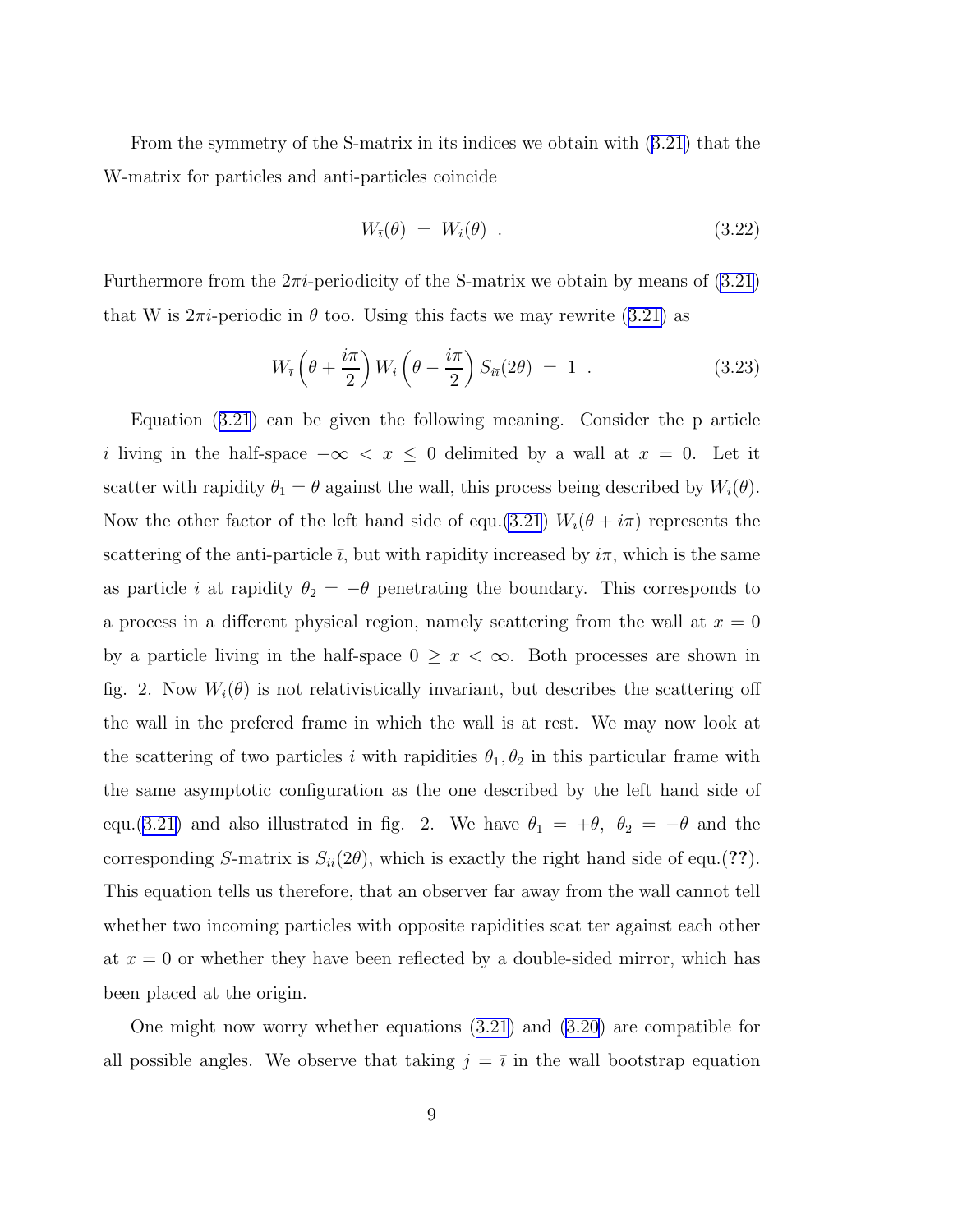<span id="page-12-0"></span>and shifting  $\theta$  by  $-i\frac{\eta_i}{2} - i\frac{\eta_i}{2}$  $\frac{\pi}{2}$ , the right hand side of [\(3.20\)](#page-10-0) takes on exactly the same form as ([3.23](#page-11-0)) since mod $2\pi i \eta_i - \eta_{\bar{i}} = \pm \pi$ . However in that case we have  $\xi(i) - \xi(j) = \pm \frac{h}{2} + \frac{c(i) - c(j)}{4}$  $\frac{-c(j)}{4}$ , which is precisely the power of the Coxeter number required to relate the representatives of the orbit  $\Omega_i$  and  $\Omega_{\bar{i}}$ , related to particles and antiparticles, respectively [\[22\]](#page-22-0). Hence this case does not pose a problem, since the fusing rule will never give rise to these angles.

In [\[6](#page-20-0)] we solely had equations [\(3.19](#page-10-0)) and [\(3.20\)](#page-10-0) at our disposal, which we solved for some specific Toda models. It was demonstrated there that it is in principle possible to find solutions of this system of equations, but due to the lack of [\(3.21](#page-10-0)) it is a rather involved procedure. As demonstrated above, together with the homogeneous bootstrap equation, one equation can be derived from the other. Hence instead of solving ([3.20\)](#page-10-0) we now solve first the "crossing-unitarity" equation [\(3.21](#page-10-0)). Employing the standard technique of Fourier transforms, we obtain an integral representation for the W-matrix:

$$
W_i(\theta) = \exp\left(\frac{-1}{2\pi} \int d\theta' \frac{1}{\cosh(\theta - \theta')} \ln S_{i\bar{\imath}}(2\theta')\right) . \tag{3.24}
$$

For the theories in mind we know that the S-matrix will always be of the form  $\prod_{x} \{x\}_{\theta}$  and we therefore obtain that the W-matrix will acquire the same form

$$
W(\theta) = \prod_{x} \mathcal{W}_x(\theta) , \qquad (3.25)
$$

where the blocks  $\mathcal{W}_x(\theta)$  are in one-to-one correspondence to the ones in S. Using the integral representation ([2.4\)](#page-5-0) we can carry out the  $\theta'$ -integration in (??) and obtain

$$
\mathcal{W}_x(\theta) = \frac{w_{1-x}(\theta)w_{-1-x}(\theta)}{w_{1-x-B}(\theta)w_{-1-x+B}(\theta)}, \qquad (3.26)
$$

where the subblocks  $w_x(\theta)$  are given by

$$
w_x(\theta) = \frac{<\frac{x-h}{2}>_{\theta}}{<\frac{x-h}{2}>_{-\theta}}.
$$
\n(3.27)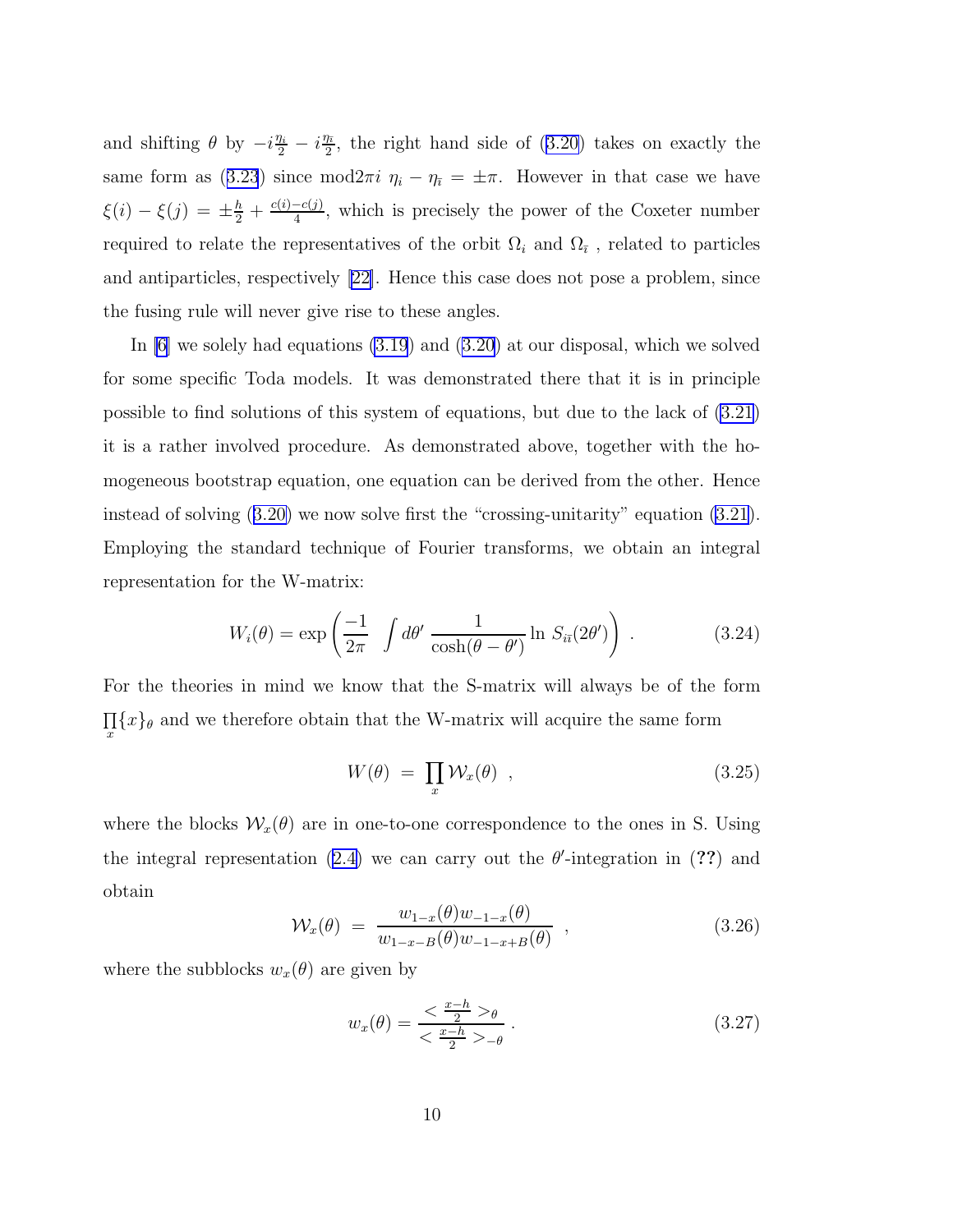<span id="page-13-0"></span>One easily verifies the relations

$$
w_x(\theta) w_x(-\theta) = 1 \qquad (3.28)
$$

$$
w_{x-2h}(\theta) w_{-x}(\theta) = 1 \tag{3.29}
$$

$$
w_x(0) = w_{-h}(\theta) = 1 \tag{3.30}
$$

$$
w_x \left(\theta + \frac{iy\pi}{2h}\right) w_x \left(\theta - \frac{iy\pi}{2h}\right) = w_{x+y}(\theta) w_{x-y}(\theta)
$$
 (3.31)

$$
w_x \left(\theta + \frac{i\pi}{2}\right) w_x \left(\theta - \frac{i\pi}{2}\right) = \frac{\langle x \rangle_{2\theta}}{\langle x \rangle_{-2\theta}}
$$
 (3.32)

from which we deduce the unitarity

$$
\mathcal{W}_x(\theta)\mathcal{W}_x(-\theta) = 1 \tag{3.33}
$$

and the crossing-unitarity relation

$$
\mathcal{W}_x\left(\theta + \frac{i\pi}{2}\right)\mathcal{W}_x\left(\theta - \frac{i\pi}{2}\right)\{x\}_{2\theta} = 1\tag{3.34}
$$

for each block in ([3.25\)](#page-12-0). Furthermore we derive

$$
\mathcal{W}_{x+h}(\theta)\mathcal{W}_{x-h}(\theta)\{x\}_{2\theta} = 1 \tag{3.35}
$$

$$
\mathcal{W}_{2h-x}(\theta)\mathcal{W}_x(\theta) = 1 \tag{3.36}
$$

$$
\mathcal{W}_x(\theta + 2\pi i) = \mathcal{W}_x(\theta) \tag{3.37}
$$

The zeros and poles of each block  $\mathcal{W}_x(\theta)$  are simple and lie on the imaginary  $\theta$ -axis. The poles lie mod $2\pi i$  at

$$
\theta_{\pm} = \frac{\pm 1 - x - h}{2h} i\pi
$$
 and  $\theta_{\pm}^{B} = \frac{\pm B \mp 1 + x + h}{2h} i\pi$  (3.38)

whereas the zeros are situated at

$$
{}^{0} \theta_{\pm} = \frac{\pm 1 + x + h}{2h} i\pi
$$
 and  ${}^{0} \theta_{\pm}^{B} = \frac{\pm 1 \mp B - x - h}{2h} i\pi$ . (3.39)

Notice that for  $0 < x < h$ ,  $\theta_{\pm}$  will never lie in the physical sheet, but the coupling constant dependent pole can now, on the contrary to the case of the S-matrix, move inside  $0 < \text{Im } \theta < i\pi$ .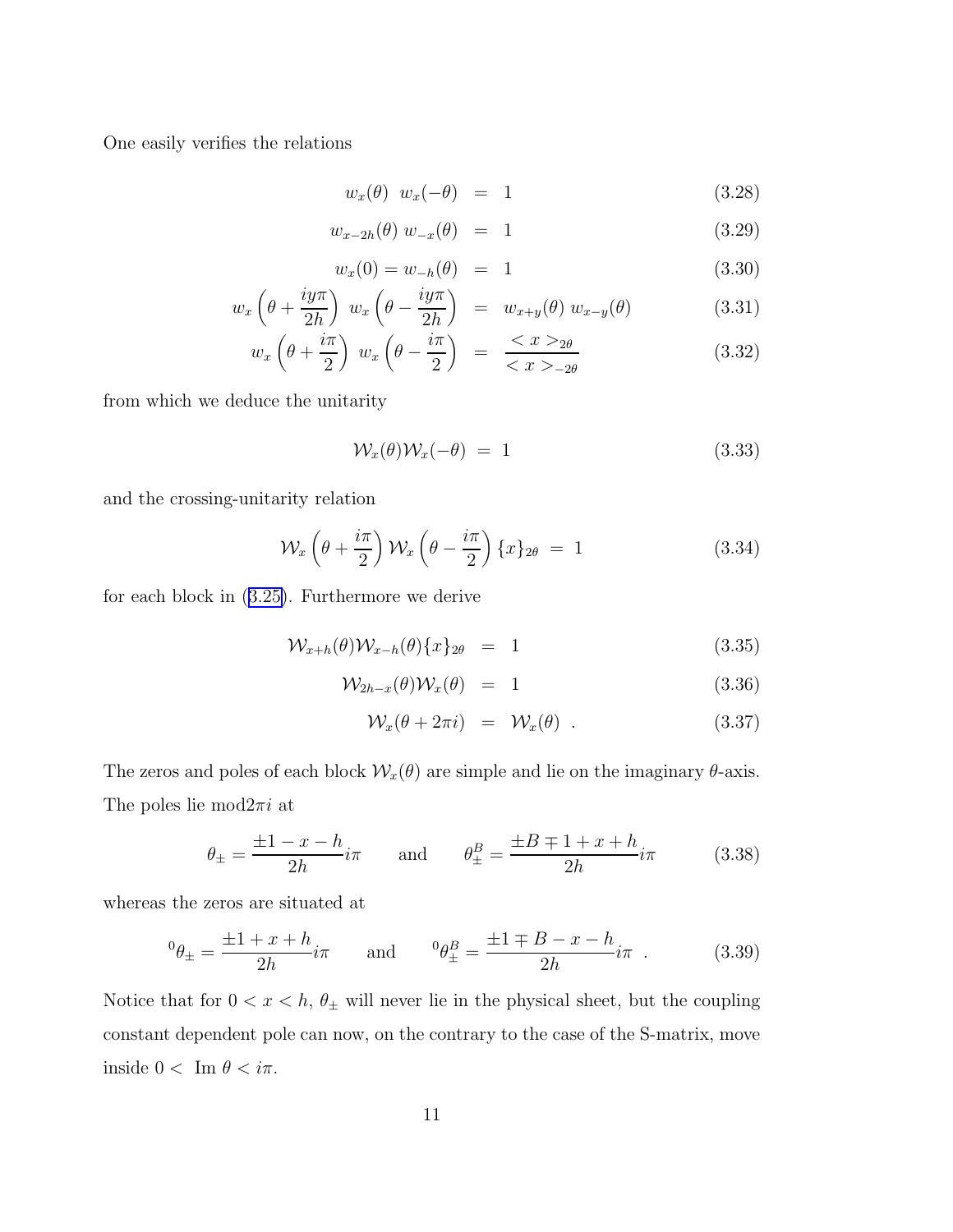<span id="page-14-0"></span>Analogous to the S-matrix, we also have a CDD-ambiguity related to the Wmatrix:  $W_i(\theta) \to W_i(\theta)\psi_i(\theta)$ , where  $\psi_i(\theta)$  satisfies the homogeneous equations  $(2.14)$  $(2.14)$ , with  $j = \overline{j} = 0$  indicating the ground state, and  $(2.16)$  $(2.16)$ , with  $l = 0$ . Thus the CDD-ambiguity for the S- and W-matrices turn out to be restricted by the same equations. However in the latter case it can be obtained in simple way. Whereas for the S-matrix a shift of  $\theta$  by  $i\pi$  gives simply rise to essentially the inverse, the same shift for the W-matrix gives rise to a new function. We observe that if  $\mathcal{W}_x(\theta)$ solves equation ([3.34](#page-13-0)), then  $W_{x+2h}(\theta) = W_x(\theta + i\pi)$  will be a solution as well, which from [\(3.35\)](#page-13-0) is evidently not simply the inverse. It is easy to verify that the function  $\psi_x(\theta)$  which relates these two solutions

$$
\mathcal{W}_x(\theta + i\pi) = \mathcal{W}_{x+2h}(\theta) = \mathcal{W}_x(\theta)\psi_x(\theta) , \qquad (3.40)
$$

indeed blockwise solves ([2.14\)](#page-8-0) and [\(2.16\)](#page-8-0). Introduc ing a product over these blocks we observe that if  $W_t(\theta)$  for  $t = i, j, k$  are solutions of  $(3.21)$  $(3.21)$  $(3.21)$  and  $(3.20)$  $(3.20)$  then  $W_t(\theta + i\pi)$  will solve them likewise and hence the function

$$
\psi_i(\theta) = \frac{\mathcal{W}_i(\theta + i\pi)}{\mathcal{W}_i(\theta)} \tag{3.41}
$$

obeys the CDD-constraints [\(2.14](#page-8-0)) and [\(2.16](#page-8-0)).

Drawing a close analogy to the S-matrix ([2.3\)](#page-5-0) of affine Toda theory we might now conjecture its W-matrix to be of the form

$$
W_i(\theta) = \prod_{q=a}^{h-1+a} \left( \mathcal{W}_{2q-\frac{c(i)+c(\bar{\imath})}{2}}(\theta) \right)^{-\lambda_i \cdot \sigma^q \gamma_{\bar{\imath}}} . \tag{3.42}
$$

In the following we shall verify that this function, apart from the bootstrap equation, indeed satisfies the general consistency requirement expected from it.

Since each block  $W_x(\theta)$  individually satisfies the unitarity relation [\(3.34](#page-13-0)),  $W_i(\theta)$ will do so likewise. In order to satisfy the requirement that the W-matrix for particle and anti-particle coincide [\(3.22](#page-11-0)), we may simply use the fact that  $\lambda_i \cdot \sigma^q \gamma_j = \lambda_j \cdot \sigma^q \gamma_i$ [[22](#page-22-0)]. Meromorphicity follows from the same argument employed in [\[22\]](#page-22-0) for the Smatrix. Because of relation [\(3.36](#page-13-0)), each block occurs twice in the product, where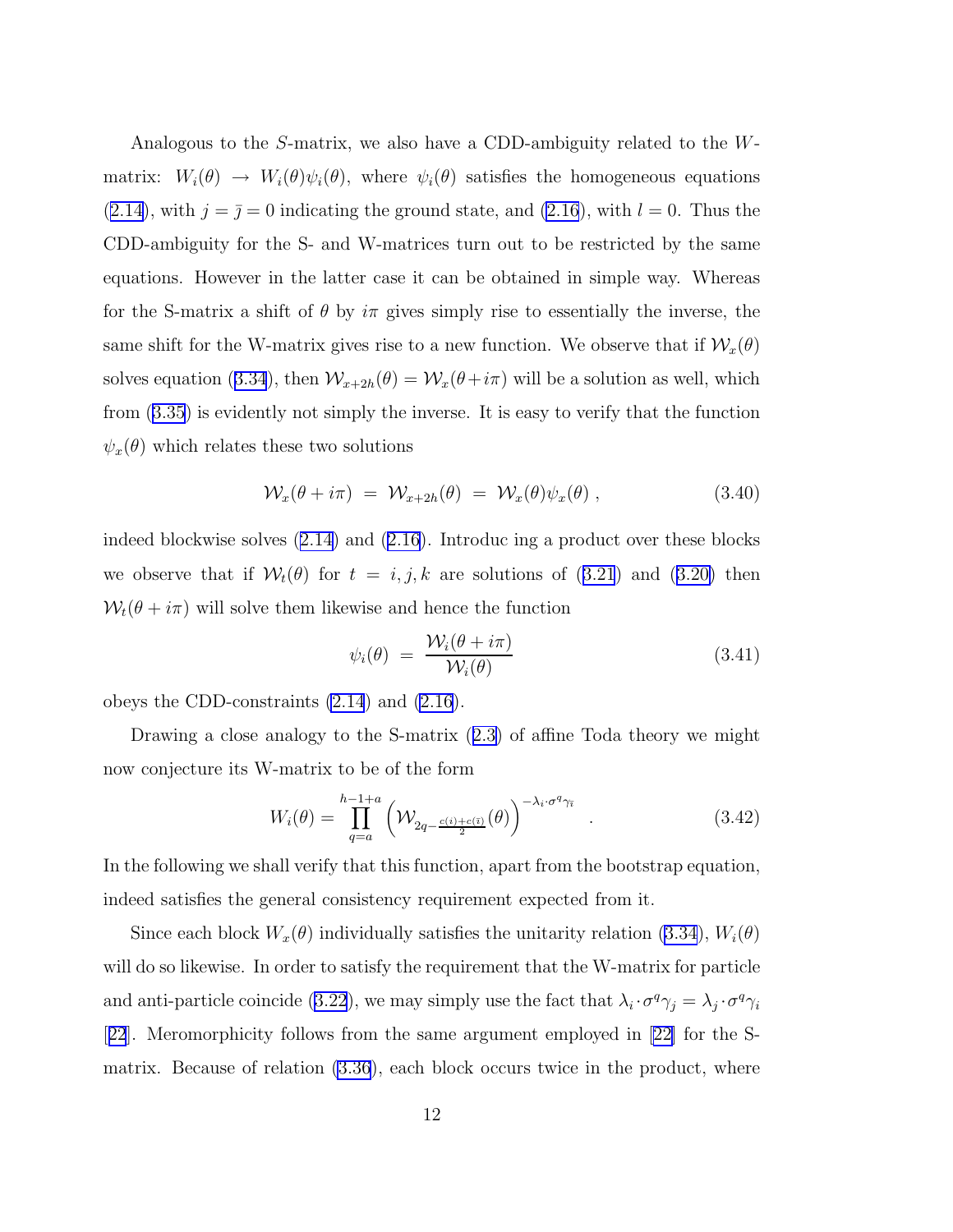the values of q are related by  $q + q' = h + \frac{c(i) + c(\bar{i})}{2}$  $\frac{+c(i)}{2}$ . Then the total power of each block turns out to be  $-\lambda_i \cdot \sigma^q \gamma_{\bar{\imath}}$ , which for simply laced algebras will always be an integer.

Next we verify ([3.21\)](#page-10-0). We have

$$
W_{\bar{i}}(\theta + i\pi)W_i(\theta) = \prod_{q=a}^{h-1+a} \left( \mathcal{W}_{2q-\frac{c(i)+c(\bar{i})}{2}}(\theta)\mathcal{W}_{2q+2h-\frac{c(i)+c(\bar{i})}{2}}(\theta) \right)^{-\frac{1}{2}\lambda_i \cdot \sigma^q \gamma_{\bar{i}}} \quad . \tag{3.43}
$$

Although  $W_x(\theta)$  is not 2h-periodic in x, the expression in the bracket of this equation is. Together with the fact that the Coxeter element has period  $h$ , we are permitted to shift the dummy variable q by

$$
q \to q - \frac{h}{2} + \frac{c(\bar{\imath}) - c(i)}{4} \tag{3.44}
$$

Then employing ([3.35\)](#page-13-0) and the relation between simple roots associated to particle and antiparticle  $\gamma_{\bar{i}} = -\sigma^{-\frac{h}{2} + \frac{c(i) + c(\bar{i})}{4}} \gamma_i$  [\[22\]](#page-22-0), the expression becomes

$$
\prod_{q=1}^{h} \left\{ 2q - c(i) \right\}_{2\theta}^{-\frac{1}{2}\lambda_i \cdot \sigma^q \gamma_i} = S_{ii}(2\theta) \tag{3.45}
$$

and hence [\(3.42](#page-14-0)) solves the "crossing unitarity" relation.

In order to establish that this function satisfies the wall-boootstrap equation ([3.20\)](#page-10-0), we would like to use a similar trick as in the case of the S-matrix: we would like to be able to shift the dummy variable q. However, since  $\mathcal{W}_{2q+\text{const}}(\theta)$  has period  $2h$  in q and  $\sigma^q$  has period h, a shift in q by some integer value will alter the expression for  $W_i(\theta)$ . In fact it turns out that this expression does no t solve the wall-bootstrap equation. However, the above arguments exhibit the the reason for the following assumption:

We presume that the blocks  $\mathcal{W}_x$ , which constitute the W-matrix are, up to a *shift of* 2h *in* x, in one-to-one correspondence to the blocks  $\{x\}_{\theta}$  which build up the S-matrix. Additional factors can only be CDD-ambiguities, which we will as usual ignore. The problem which remains is to determine which of the blocks are shifted by  $2h$  and which are not. In ot her words, the bootstrap equation  $(3.20)$  $(3.20)$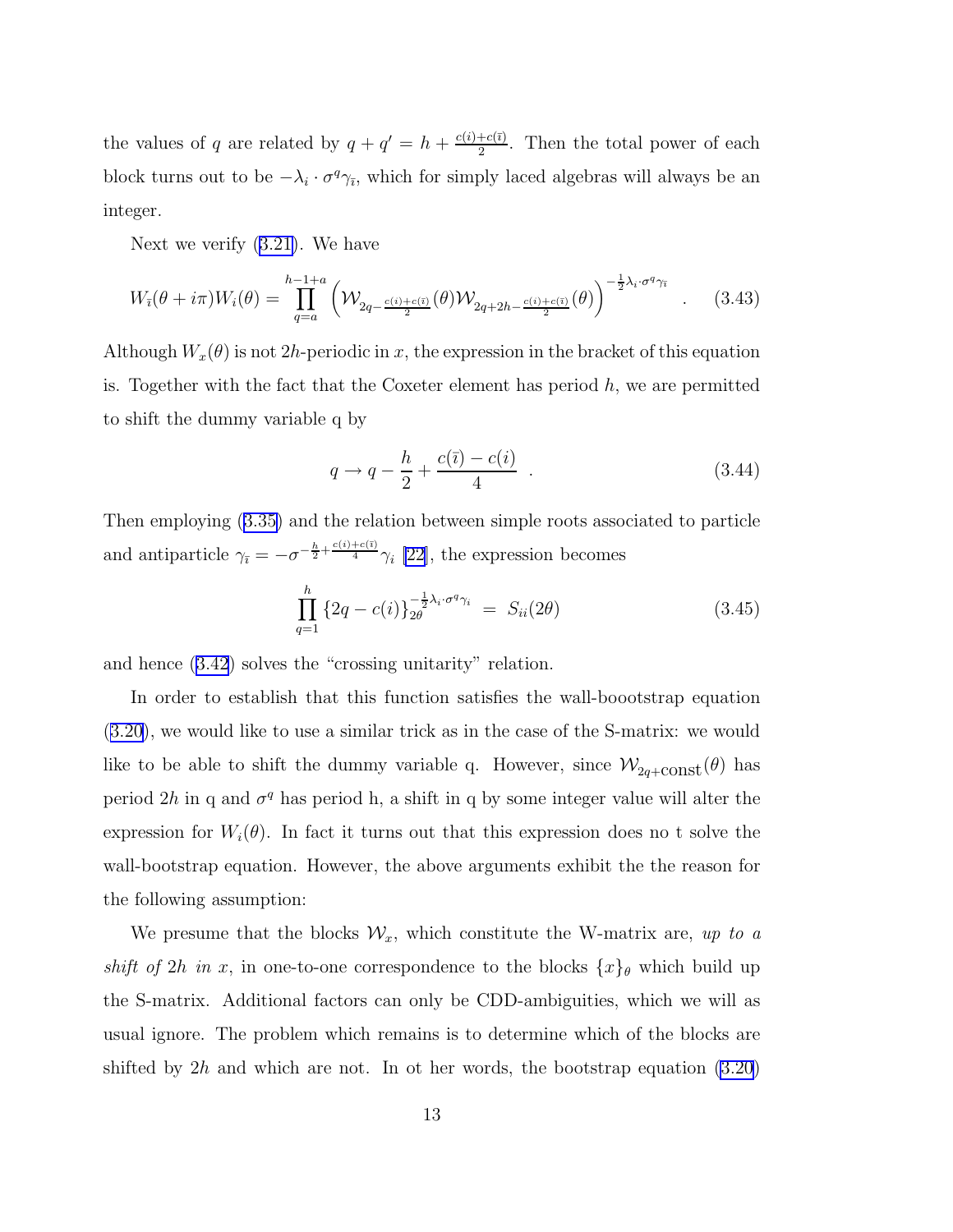will determine whether the block  $\{x\}$  in the S-matrix is to be replaced by  $\mathcal{W}_x(\theta)$  or  $\mathcal{W}_{x+2h}(\theta)$ .

At present we do not have a general unified argument valid for all Toda theories at hand and we shall therefore turn to a case-by-case analysis. The W-matrix for all Toda theories related to simply laced Lie algebras will now be obtained in following way: Writing down first the whole set of W-bootstrap equations, with t he fusing angles for instance obtained from[[20](#page-22-0)] or an explicit computation of the fusing rules, we seek equations involving only one particular  $W_i(\theta)$ . We then find the most general solution of this equation. Having found one  $W_i(\theta)$  we seek an equation involving one additional  $W_i(\theta)$ , which then is computed. Proceeding in this fashion we are able to construct  $W_i(\theta)$  for  $i = 1, \ldots, r$ . The remaining equations then have to be satisfied identically. In this manner we obtain the following solutions:

### $3.1 \qquad a_n^{(1)}$

Using as convention that  $c(1)$  is always  $-1$ , we derive for  $i = 1, \ldots, r$ 

$$
W_i(\theta) = \prod_{l=1}^{\mu(i)} \mathcal{W}_{r+2\nu(l)-2\mu(i)}(\theta) . \qquad (3.46)
$$

Here  $\mu(i)$  is a function which takes the  $\mathbb{Z}_2$ -symmetry of the Dynkin diagram into account, i.e.

$$
\mu(i) := \begin{cases} i & \text{for } i \leq \left[\frac{h}{2}\right] \\ h - i & \text{for } i > \left[\frac{h}{2}\right] \end{cases} \tag{3.47}
$$

and  $\nu$  is a function defined as

$$
\nu(n) := \begin{cases} n & \text{for } n \text{ odd} \\ n + h & \text{for } n \text{ even} \end{cases}
$$
 (3.48)

At present we do not know a solid mathematical proof for this formula to any order, but we have checked its validity to high order in  $n$ .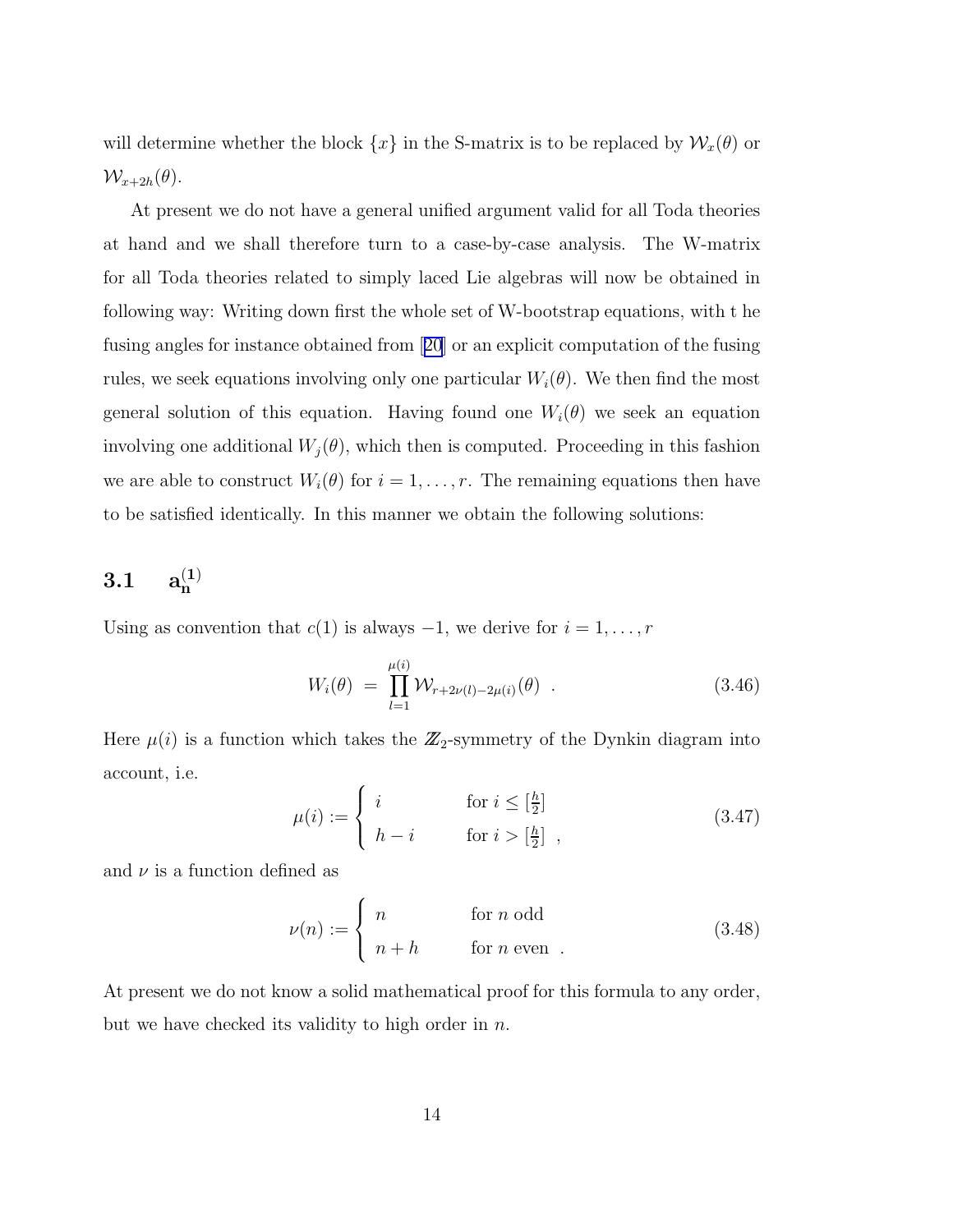### $3.2\ \ \ \ \ \mathbf{d_n^{(1)}}$

In this case we adopt the same convention  $c(1) = -1$ , such that we obtain for the two "spinors"  $c(r) = c(r - 1) = 1$  or  $c(r) = c(r - 1) = -1$ , depending on whether r is odd or even, respectively. Then we obtain for  $i = 1, \ldots, r - 2$ 

$$
W_i(\theta) = \prod_{l=1}^i \mathcal{W}_{2i-2l+1}(\theta) \mathcal{W}_{h-2i+2\nu(l)-1}(\theta)
$$
 (3.49)

$$
W_r(\theta) = W_{r-1}(\theta) = \prod_{l=1}^{\left[\frac{r}{2}\right]} W_{4l-3}(\theta) W_{h-4l+3}(\theta)
$$
 (3.50)

Again some inductive proof is still required.

## $3.3\quad \ \mathrm{e}_6^{(1)}$

In order to avoid cumbersome expressions we introduce the following symbol

$$
i[\mathcal{W}_x(\theta)]_m^y \equiv \mathcal{W}_x^{y-l}(\theta) \mathcal{W}_{h-x}^{y-m}(\theta) \mathcal{W}_{x+2h}^l(\theta) \mathcal{W}_{3h-x}^m(\theta) \qquad (3.51)
$$

Our conventions are illustrated in the following Dynkin diagram



We then derive

$$
W_1(\theta) = W_6(\theta) = \mathcal{W}_5(\theta) \mathcal{W}_{35}(\theta) \tag{3.52}
$$

$$
W_2(\theta) = \left[ \mathcal{W}_1(\theta) \right]^1 \cdot \left[ \mathcal{W}_5(\theta) \right]^1 \tag{3.53}
$$

$$
W_3(\theta) = W_5(\theta) = W_3(\theta) W_5(\theta) W_7(\theta) W_{11}(\theta) W_{29}(\theta) W_{33}(\theta)
$$
 (3.54)

$$
W_4(\theta) = \left[ \mathcal{W}_1(\theta) \right]_1^1 \left[ \mathcal{W}_3(\theta) \right]^2 \left[ \mathcal{W}_5(\theta) \right]_2^3 \tag{3.55}
$$

## $3.4\quad\,\mathrm{e}_7^{(1)}$

Again we depict our conventions in a Dynkin diagram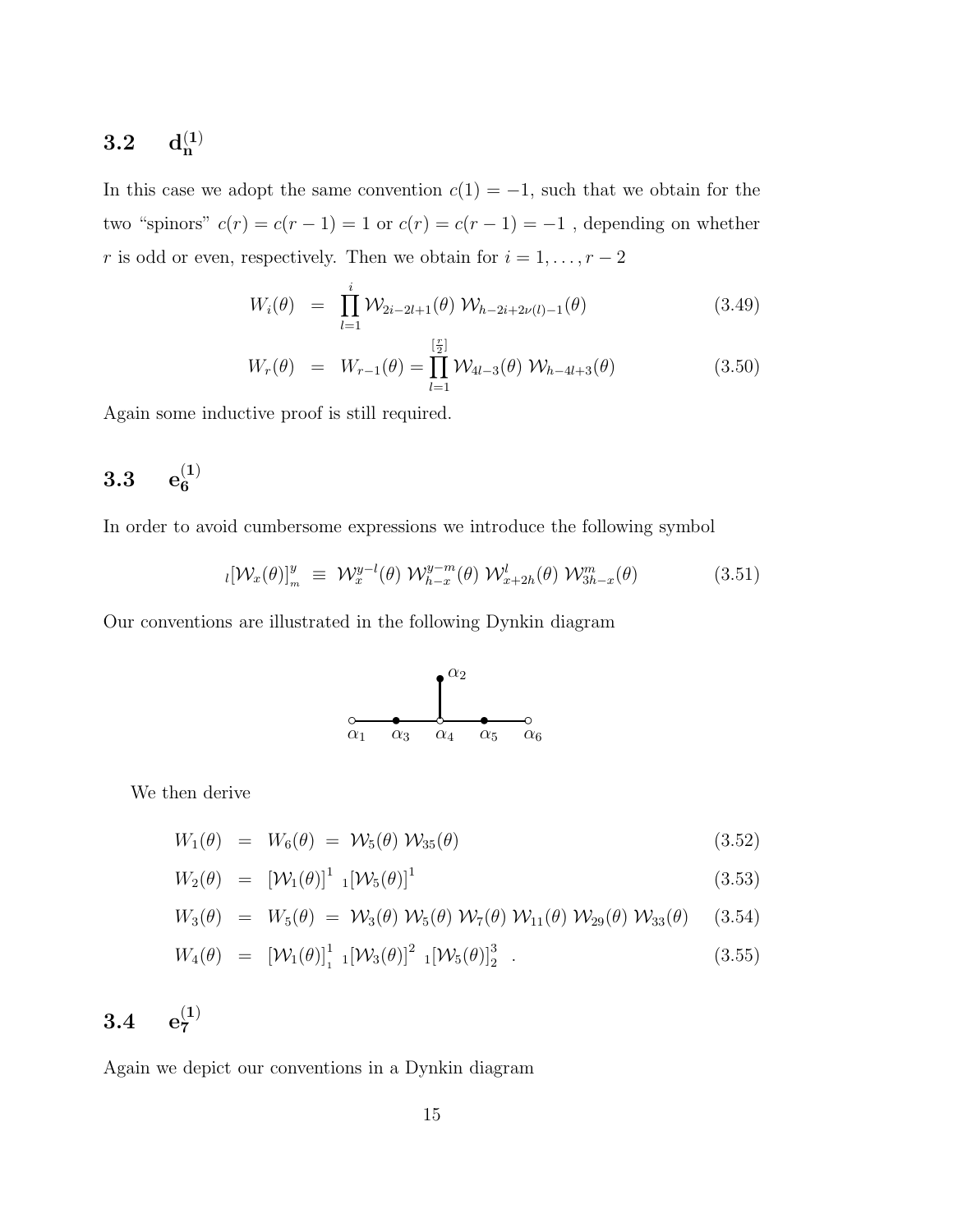$$
W_{1}(\theta) = [\mathcal{W}_{1}(\theta)]_{1}^{1} [\mathcal{W}_{7}(\theta)]^{1} [\mathcal{W}_{11}(\theta)]^{1} [\mathcal{W}_{13}(\theta)]_{1}^{1}
$$
(3.63)  

$$
W_{2}(\theta) = [\mathcal{W}_{1}(\theta)]^{1} [\mathcal{W}_{5}(\theta)]^{1} [\mathcal{W}_{7}(\theta)]_{1}^{1} [\mathcal{W}_{9}(\theta)]^{1} [ \mathcal{W}_{11}(\theta)]_{1}^{2} [\mathcal{W}_{13}(\theta)]^{1}
$$
  

$$
[\mathcal{W}_{15}(\theta)]_{1}^{1}
$$
(3.64)  

$$
W_{3}(\theta) = [\mathcal{W}_{1}(\theta)]^{1} [\mathcal{W}_{3}(\theta)]_{1}^{1} [\mathcal{W}_{5}(\theta)]^{1} [ \mathcal{W}_{7}(\theta)]_{1}^{2} [\mathcal{W}_{9}(\theta)]^{2} [ \mathcal{W}_{11}(\theta)]_{2}^{3}
$$

we obtain



$$
3.5\quad \ \ \mathbf{e}_{8}^{(1)}
$$

Together with the notations

$$
W_5(\theta) = [\mathcal{W}_1(\theta)]^1 [\mathcal{W}_3(\theta)]_1^1 [\mathcal{W}_5(\theta)]^2 1 [\mathcal{W}_7(\theta)]_1^2 [\mathcal{W}_9(\theta)]_1^1 \mathcal{W}_9(\theta)
$$
 (3.60)  

$$
W_6(\theta) = [\mathcal{W}_1(\theta)]_1^1 [\mathcal{W}_3(\theta)]^1 [\mathcal{W}_7(\theta)]^1 [\mathcal{W}_9(\theta)]_1^1
$$
 (3.61)

 $W_7(\theta) = [W_1(\theta)]^1 W_9(\theta)$ . (3.62)

$$
W_4(\theta) = [\mathcal{W}_1(\theta)]_1^1 [\mathcal{W}_3(\theta)]^2 {}_{1} [\mathcal{W}_5(\theta)]_2^3 {}_{1} [\mathcal{W}_7(\theta)]_1^4 {}_{1} [\mathcal{W}_9(\theta)]_1^2
$$
(3.59)

$$
W_3(\theta) = [\mathcal{W}_1(\theta)]^1 [\mathcal{W}_3(\theta)]_1^1 [\mathcal{W}_5(\theta)]^1 [[\mathcal{W}_7(\theta)]_1^2 [\mathcal{W}_9(\theta)]^1
$$
 (3.58)

$$
W_2(\theta) = \left[\mathcal{W}_1(\theta)\right]^1 \left[\mathcal{W}_5(\theta)\right]^1 \left[\mathcal{W}_7(\theta)\right]^1 \mathcal{W}_9(\theta) \tag{3.57}
$$

$$
W_1(\theta) = \left[ \mathcal{W}_1(\theta) \right]_1^1 \left[ \operatorname{calW}_7(\theta) \right]^1 \tag{3.56}
$$

$$
W_1(\theta) = \left[ \mathcal{W}_1(\theta) \right]_1^1 \left[ \operatorname{calW}_7(\theta) \right]^1 \tag{3.56}
$$

$$
W_1(\theta) = \left[ \mathcal{W}_1(\theta) \right]_1^1 \left[ \operatorname{calW}_7(\theta) \right]^1 \tag{3.}
$$

and obtain

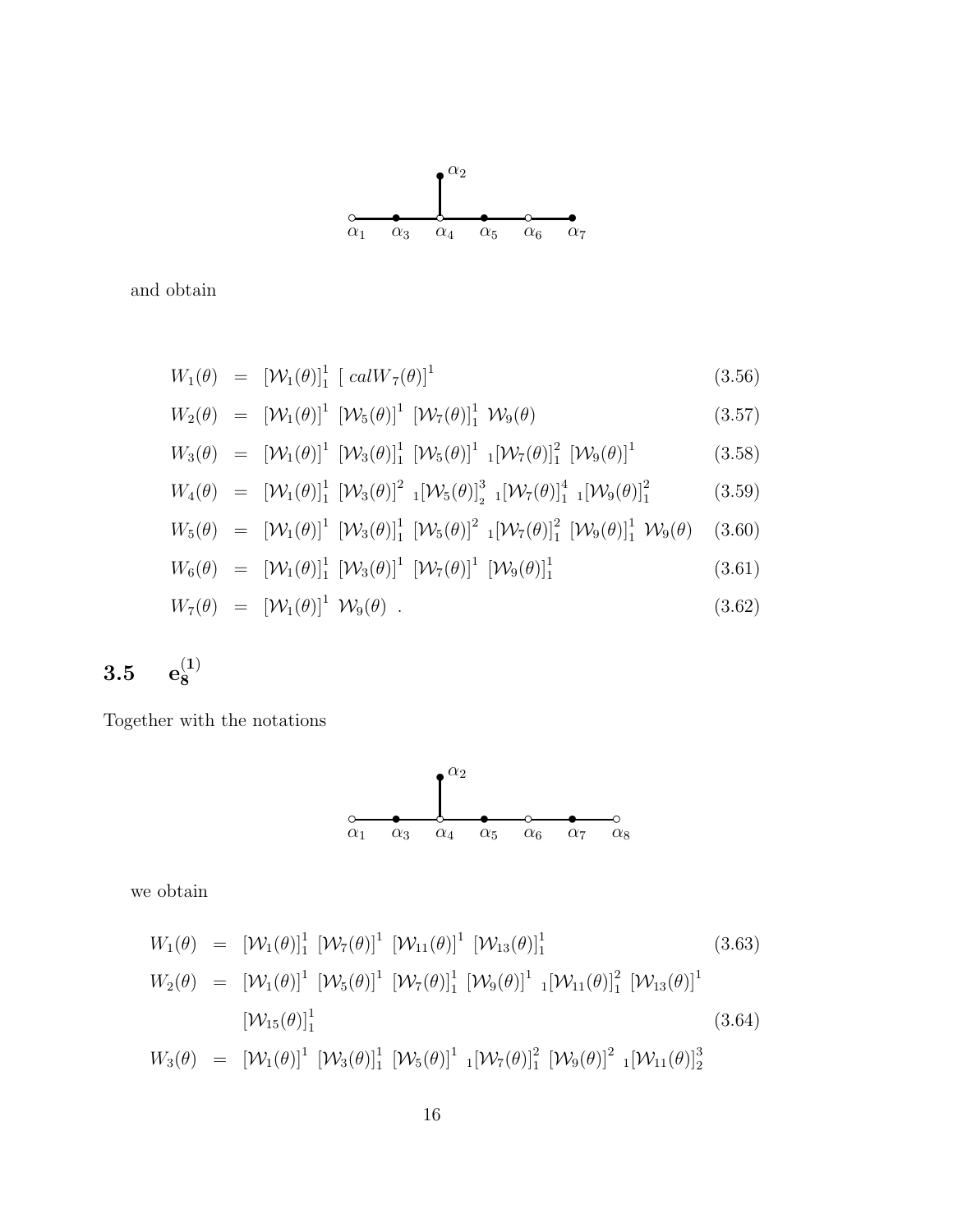$$
_{1}[\mathcal{W}_{13}(\theta)]_{1}^{3} [\mathcal{W}_{15}(\theta)]_{1}^{1} \tag{3.65}
$$

$$
W_4(\theta) = \left[ \mathcal{W}_1(\theta) \right]_1^1 \left[ \mathcal{W}_3(\theta) \right]_2^2 \left[ \mathcal{W}_5(\theta) \right]_2^3 \left[ \mathcal{W}_7(\theta) \right]_1^4
$$
  

$$
{}_{2} \left[ \mathcal{W}_9(\theta) \right]_3^5 \left[ \mathcal{W}_{11}(\theta) \right]_2^6 \left[ \mathcal{W}_{13}(\theta) \right]_3^6 \left[ \mathcal{W}_{15}(\theta) \right]_2^3 \tag{3.66}
$$

$$
W_5(\theta) = \left[ \mathcal{W}_1(\theta) \right]^1 \left[ \mathcal{W}_3(\theta) \right]_1^1 \left[ \mathcal{W}_5(\theta) \right]^2 \left[ \mathcal{W}_7(\theta) \right]_2^3 \left[ \mathcal{W}_9(\theta) \right]_1^3 \left[ \mathcal{W}_{11}(\theta) \right]_2^4
$$
  

$$
1 \left[ \mathcal{W}_{13}(\theta) \right]_1^4 \left[ \mathcal{W}_{15}(\theta) \right]_2^2 \tag{3.67}
$$

$$
W_6(\theta) = \left[ \mathcal{W}_1(\theta) \right]_1^1 \left[ \mathcal{W}_3(\theta) \right]^1 \left[ \mathcal{W}_5(\theta) \right]_1^1 \left[ \mathcal{W}_7(\theta) \right]^1 \left[ \mathcal{W}_9(\theta) \right]_1^2 \left[ \mathcal{W}_{11}(\theta) \right]_1^3
$$
  

$$
{}_1[\mathcal{W}_{13}(\theta) \right]_1^2 \left[ \mathcal{W}_{15}(\theta) \right]^1 \tag{3.68}
$$

$$
W_7(\theta) = \left[ \mathcal{W}_1(\theta) \right]^1 \left[ \mathcal{W}_3(\theta) \right]^1_1 \left[ \mathcal{W}_9(\theta) \right]^1 \left[ \mathcal{W}_{11}(\theta) \right]^2_1 \left[ \mathcal{W}_{13}(\theta) \right]^1 \tag{3.69}
$$

$$
W_8(\theta) = [\mathcal{W}_1(\theta)]_1^1 [\mathcal{W}_{11}(\theta)]^1 . \qquad (3.70)
$$

We have here reported only one solution. As explained above a second solution can always be obtained by multiplication of the CDD-factor or equivalently by shifting all the xs by  $2h$  in  $\mathcal{W}_x$ . Both relations will give rise to entirely different physics due to the different positions of the poles in the physical sheet. Depending on the order and the sign of the residue several of these states may find an interpretation as stable states in the bound ary.

### 4 Conclusion

We have demonstrated how the set of consistency equations for the scattering matrices in the presence of reflecting boundaries can be employed in order to compute the W-matrices for affine Toda field theories.

Evidently the completion of the picture requires further investigations and several interesting questions have still been left unanswered. Concerning ATFTs, a detailed study of possible integrable boundary conditions is desirable, which might illuminate further their relation to integrable deformed conformal field theories. It is also expected that the W-matrix can be cast into a more general unified formula, analogous to the S-matrix, which might lead to a deeper Lie algebraic understand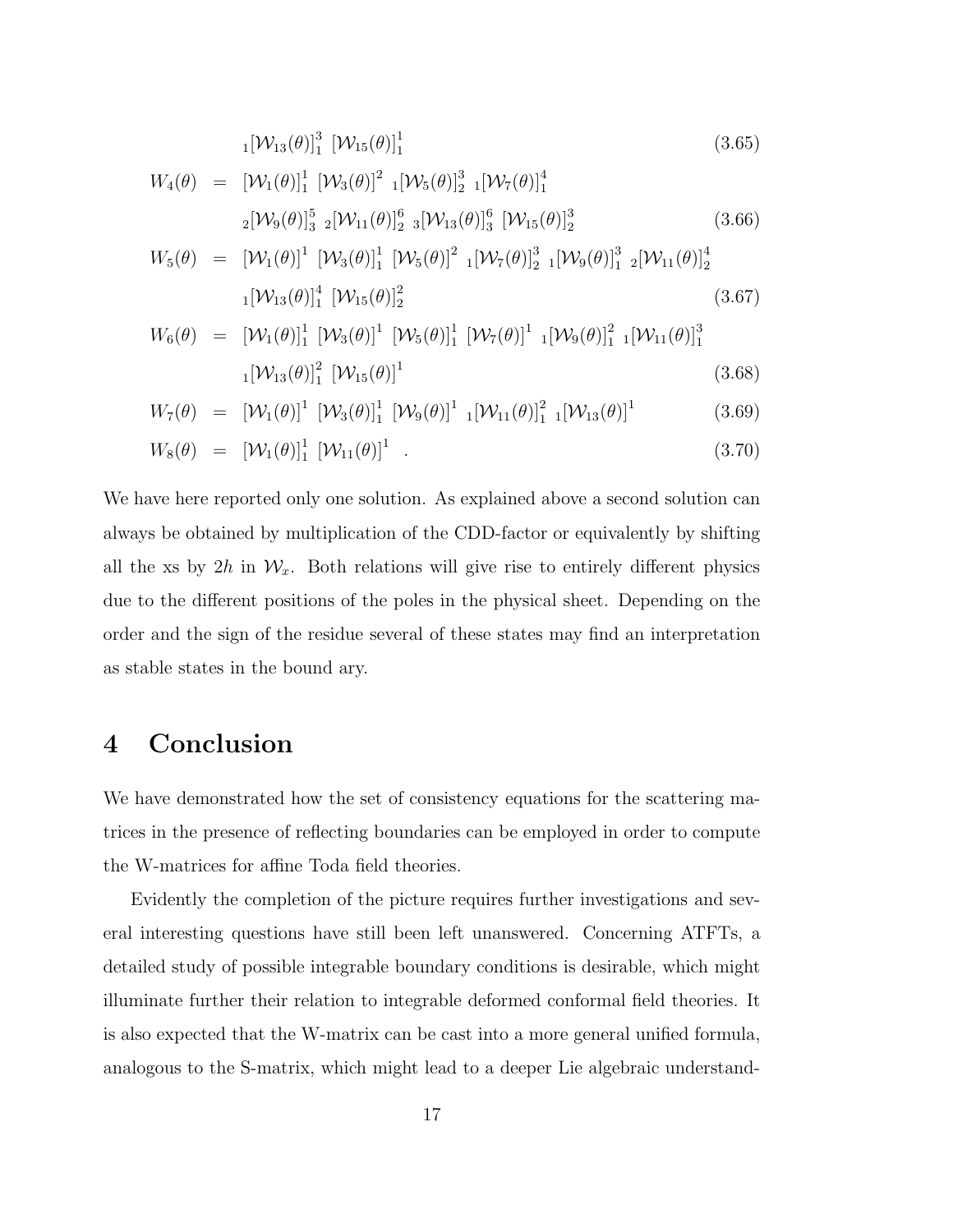<span id="page-20-0"></span>ing. Since most of the solutions for the W-matrix exhibit the possibility of stable bound states, we may relax our assumption that the wall is always in ground state and determine the matrices which incorporate these states. Finally the question, of whether it is possible to parallel the argumentation in the case of the absence of boundaries and use the knowledge obtained on-shell in order to determine off-shell properties of the theory, poses an interesting problem.

#### References

- [1] A.B. Zamolodchikov and Al. B. Zamolodchikov, *Ann. Phys.* 120 (1979) 253.
- [2] A.O. Caldeira and A.J. Leggett, *Phys. Rev. Lett.* 46 (1981) 211; *Physica* A121 (1983) 587; *Ann. Phys.* 149 (1983) 374.
- [3] C.G. Callan and L. Thorlacius *Nucl. Phys.* B329 (1990) 117.
- [4] C.G. Callan, C. Lovelace, C.R. Nappi and S.A. Yost *Nucl. Phys.* B293 (1987) 83; E.Witten, *Phys. Rev.* D46 (1992) 5467; K. Li and E. Witten, Princetonpreprint IASSNS-HEP-93/7.
- [5] I.V. Cherednik *Theor. and Math. Phys.* 61 1984 977.
- [6] A. Fring and R. K¨oberle, *Factorized Scattering in the Presence of Reflecting Boundaries*, São Carlos-preprint USP-IFQSC/TH/93-06.
- [7] S. Ghoshal, A. Zamolodchikov, *Boundary S-matrix and Boundary State in Two-Dimensional Integrable Quantum Field theory*, Rutgers-preprint RU-93- 20 .
- [8] J. Cardy, *Nucl. Phys.* B324 (1989) 581, J. Cardy and D. Lewellen, *Phys. Lett.* B259 (1991) 274.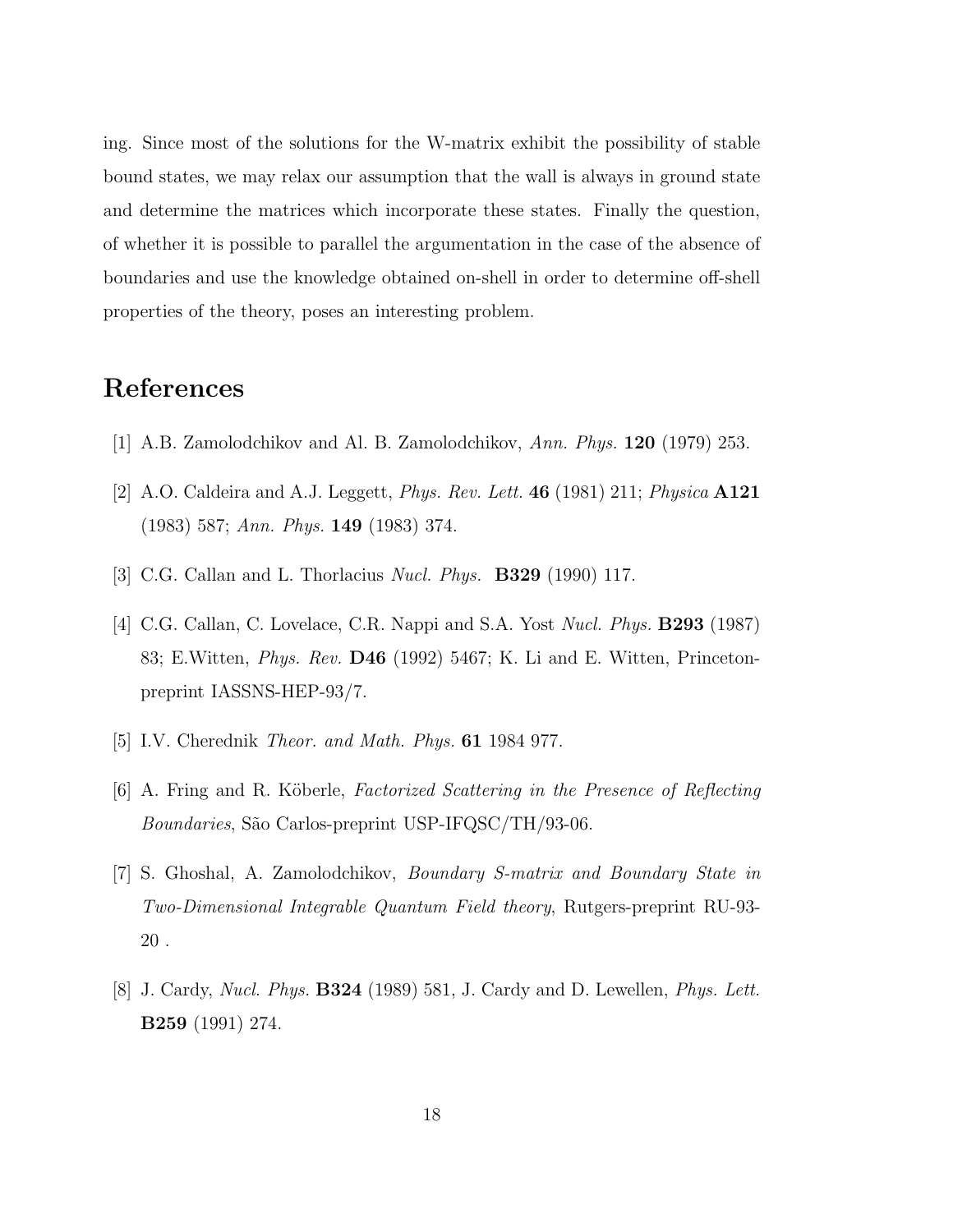- <span id="page-21-0"></span>[9] A.V. Mikhailov, M.A. Olshanetsky and A.M. Perelomov, *Comm. Math. Phys.* 79 (1981), 473; G. Wilson, *Ergod. Th. Dyn. Syst.* 1 (1981) 361; D.I. Olive and N. Turok, *Nucl. Phys.* B257 [FS14] (1985) 277.
- [10] I.V. Cherednik, *Notes on affine Hecke algebras. 1. Degenerated affine Hecke algebras and Yangians in mathematical physics.*, BONN-HE-90-04 .
- [11] E.K. Sklyanin, *J. Math. Phys.* A21 (1988) 2375.
- [12] L. Mezincescu and R.I. Nepomechie, *J. Phys. A: Math. Gen.* 25 (1992) 2533; L. Mezincescu, R.I. Nepomechie and V. Rittenberg, *Phys. Lett.* A147 (1990) 70; L. Mezincescu and R.I. Nepomechie, *Argonne Workshop on Quantum Groups* ed. T. Curtright, D. Fairlie and C. Zachos (World Scientific, Singapore, 1991); L. Mezincescu and R.I. Nepomechie, *Quantum Field Theory, Statistical Mechan ics, Quantum Groups and Topology* ed. T. Curtright, L. Mezincescu and R.I. Nepomechie (World Scientific, Singapore, 1992).
- [13] P.P. Kulish and R. Sasaki, *Prog. Theor. Phys.* 89 (1993) no. 3; P.P. Kulish, R. Sasaki and C. Schwiebert, *J. Math. Phys.* 34 (1993) 286.
- [14] H.J. De Vega and A. Gonz´alez-Ruiz, *Boundary K matrices for the six vertex and the*  $n(2n-1)A_{n-1}$  *vertex models* Paris-preprint LPTHE-PAR-92-45; *Boundary K matrices for the XYZ, XXZ and XXX spin chains* Paris-preprint LPTHE-PAR-93-29
- [15] A.E. Arinshtein, V.A. Fateev and A.B. Zamolodchikov, *Phys. Lett.* 87B (1979) 389.
- [16] R. K¨oberle and J.A. Swieca, *Phys. Lett.* 86B (1979) 209; A.B. Zamolodchikov, *Int. J. Mod. Phys.* A3 (1988) 743; V. A. Fateev and A.B. Zamolodchikov, *Int. J. Mod. Phys.* A5 (1990) 1025.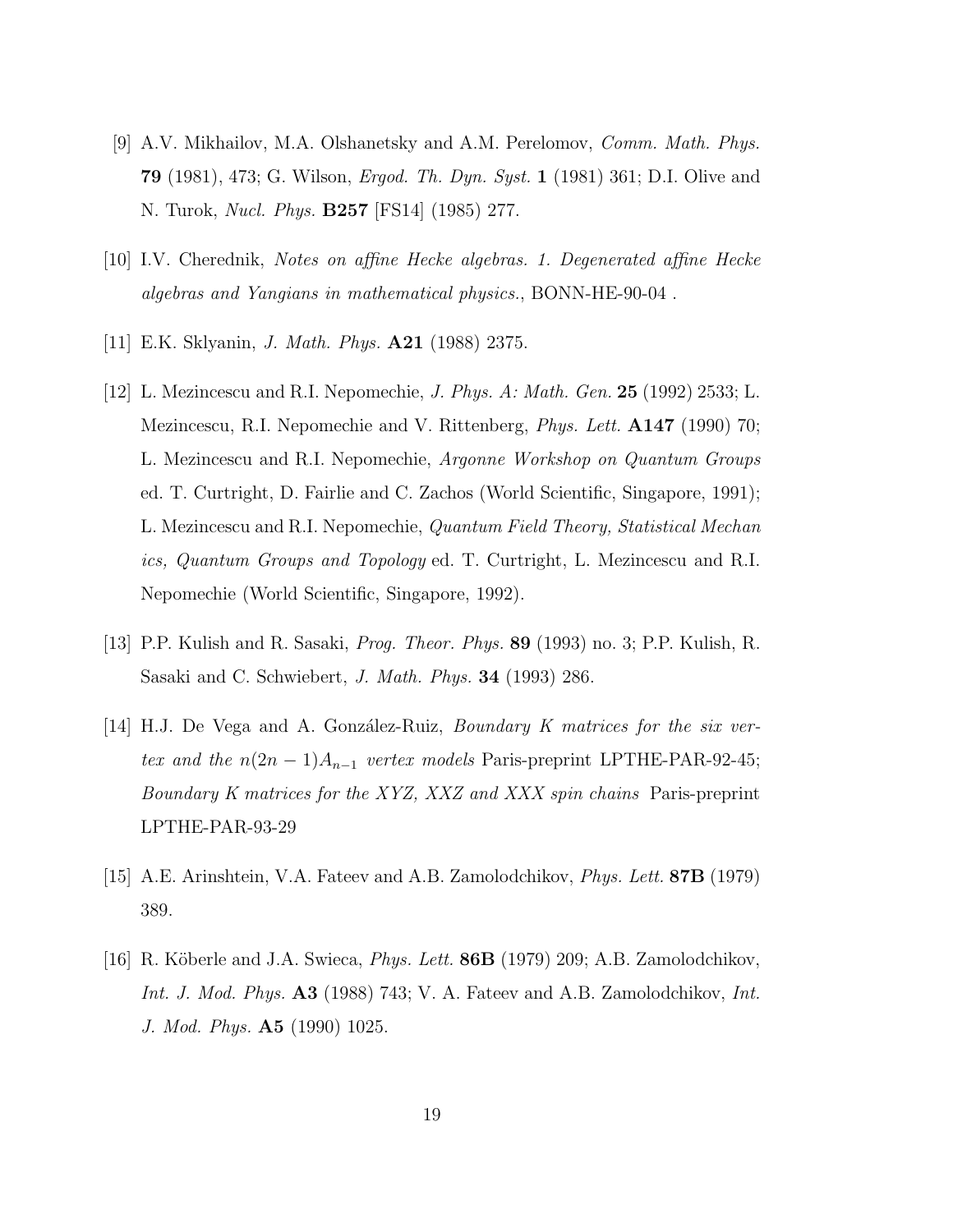- <span id="page-22-0"></span>[17] P. Christe and G.Mussardo, *Nucl. Phys.* B330 (1990) 465, *Int. J. of Mod. Phys.* A5 (1990) 4581.
- [18] C. Destri and H.J. De Vega, *Phys. Lett.* B233 (1989) 336.
- [19] P.G.O. Freund, T.R. Klassen and E. Melzer, *Phys. Lett.* B229 (1989) 243.
- [20] H. W. Braden, E. Corrigan, P. E. Dorey and R. Sasaki, *Phys. Lett.* B227 (1989) 411; H. W. Braden, E. Corrigan, P. E. Dorey and R. Sasaki, *Nucl. Phys.* B338 (1990) 689.
- [21] P.E. Dorey, *Nucl. Phys.* B358 (1991) 654; *Nucl. Phys.* B374 (1992) 741.
- [22] A. Fring and D.I. Olive, *Nucl. Phys.* B379 (1992) 429.
- [23] A. Fring and R. K¨oberle, *On exact S-matrices for non-simply laced affine Toda theories*, São Carlos-preprint USP-IFQSC/TH/93-13.
- [24] A. Fring, H.C. Liao and D.I. Olive, *Phys. Lett.* B266 (1991) 82.
- [25] C.N. Yang, *Phys. Rev. Lett.* 19 (1967) 1312; R.J. Baxter, *Exactly Solved Models in Statistical Mechanics* (Academic Press, London, 1982).
- [26] L. Castillejo, R.H. Dalitz and F.J. Dyson, *Phys. Rev.* 101 (1956), 453.
- [27] E. Corrigan and P.E. Dorey, *Phys. Lett.* B273 (1991) 237 .